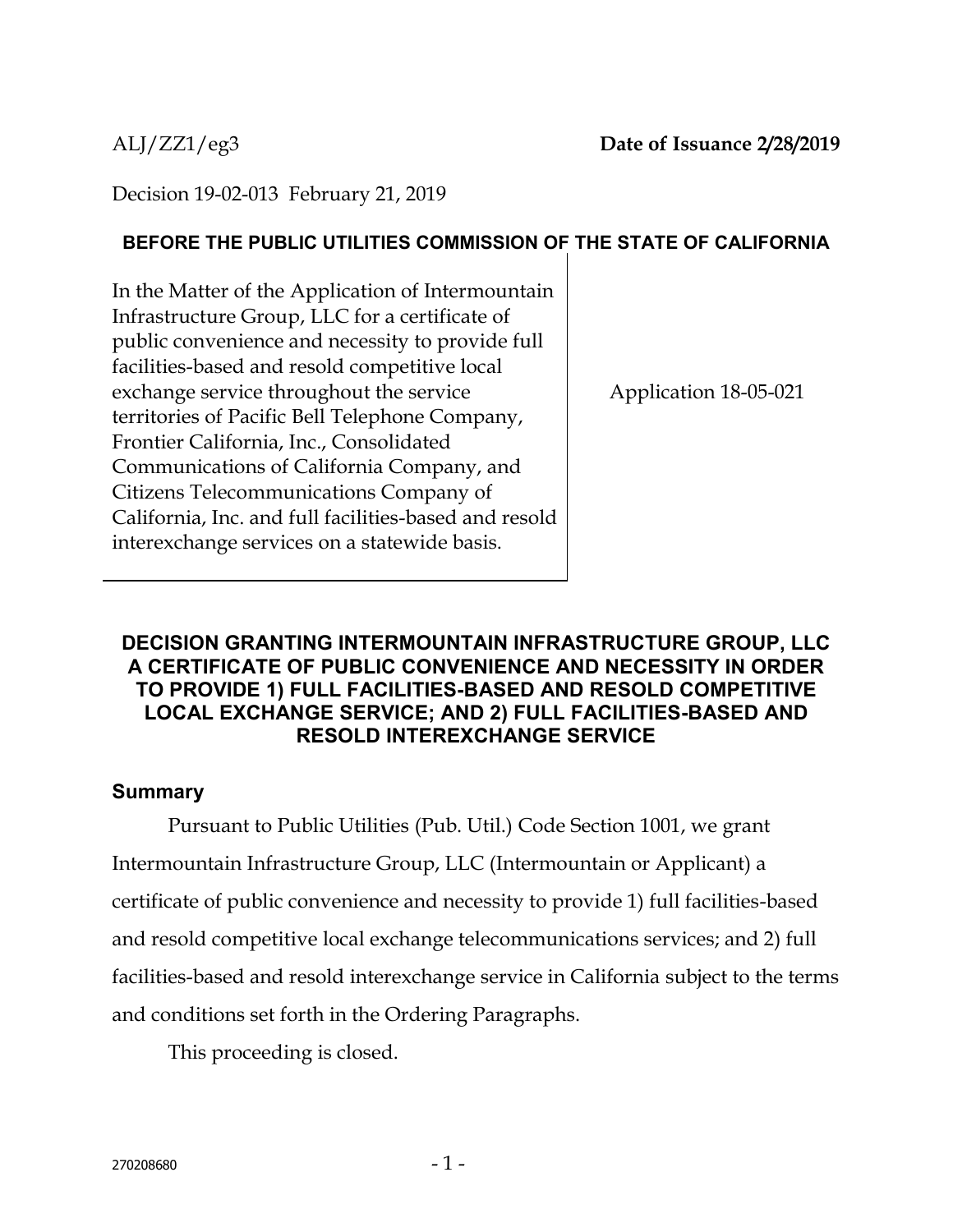# **1. Background**

On May 23, 2018, Intermountain Infrastructure Group, LLC**,** a corporation authorized to do business in California, filed an application for a certificate of public convenience and necessity (CPCN) to provide: 1) full facilities-based and resold competitive telecommunications services in the service territories of Pacific Bell Telephone Company d/b/a AT&T California (AT&T California), Frontier California Inc. (Frontier California)1, Citizens Telecommunications Company of California, Inc. d/b/a Frontier Communications of California (Frontier Communications), and Consolidated Communications of California Company (Consolidated Communications, formerly SureWest Telephone);<sup>2</sup> and 2) full facilities-based and resold interexchange service in California.

Intermountain proposes to provide "infrastructure facilities (such as conduit and dark or lit fiber) for use in connection with the transport and transmission of communications."3 If existing facilities are not available or economical, Intermountain may install fiber, construct new manholes and/or new poles.<sup>4</sup>

Intermountain's principal place of business is located at 533 Airport Blvd., Suite 400, Burlingame, California 94010.

<sup>1</sup> Frontier California was formerly Verizon California, Inc. (Verizon). As of April 1, 2016, Verizon's operations in California were acquired and are now operated by Frontier California, Inc., pursuant to Decision (D.) 15-12-005.

<sup>2</sup> SureWest Telephone was acquired by Consolidated Communications Inc. in 2012, pursuant to D.12-06-004, and SureWest Telephone changed its name to Consolidated Communications of California Company as of January 1, 2016.

<sup>3</sup> Application at 1.

<sup>4</sup> Response of Intermountain Infrastructure Group, LLC to Assigned ALJ Ruling, Jan. 4, 2019, at 2.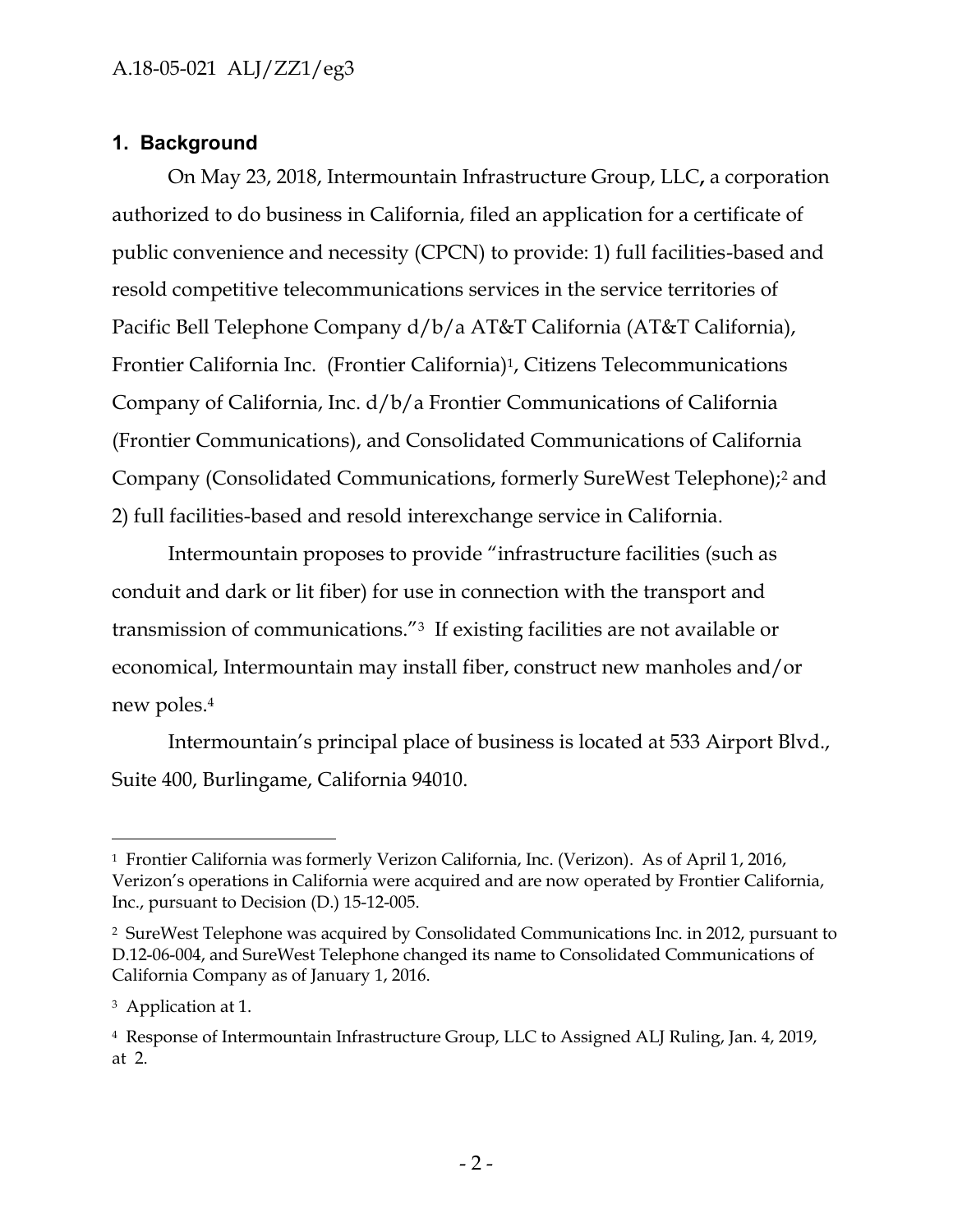On October 19, 2018, the assigned Administrative Law Judge (ALJ) issued *Administrative Law Judge's Ruling Directing the Filing of Additional Information*, to which Intermountain responded on October 22, 2018. A prehearing conference was held on October 24, 2018. The November 15, 2018 scoping memo and ruling included additional questions regarding Intermountain's need for full facilities-based authority and the lack of a proposed tariff. On November 19, 2018, Intermountain responded to the scoping memo and ruling. Due to the need for details regarding Intermountain's business, the lack of a proposed tariff, and the proponent's environmental assessment, on January 3, 2019, the ALJ issued a second *Administrative Law Judge's Ruling Directing the Filing of Additional Information*. On January 4, 2019, Intermountain responded.

#### **2. Jurisdiction**

Public Utilities Code (Pub. Util. Code) § 216(a) defines the term "Public utility" to include a "telephone corporation," which in turn is defined in Public Utilities Code § 234(a) as "every corporation or person owning, controlling, operating, or managing any telephone line for compensation within this state."

Intermountain proposes to provide infrastructure facilities, such as conduit and dark or lit fiber infrastructure, in connection with the transport and transmission of communications. Intermountain will use existing conduit, poles, and infrastructure if feasible and economical, but will build new facilities if required to serve customers. For example, Intermountain may "construct underground facilities of longer length to provide services to schools, government office buildings, or business customers who have needs for new or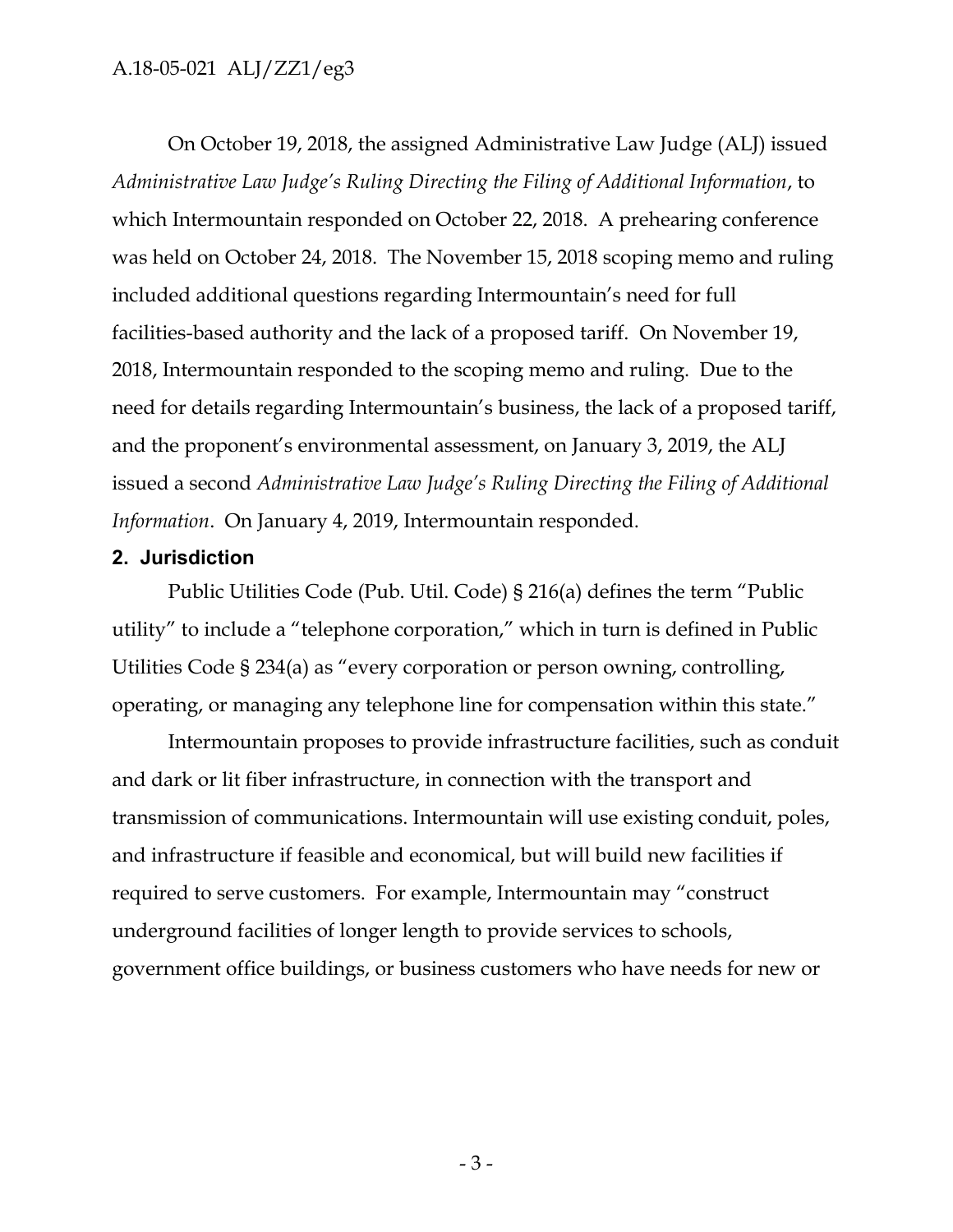additional telecommunications bandwidth."5 Intermountain is a telephone corporation and a public utility subject to our jurisdiction.

Intermountain states even though it does not expect to operate as an interstate Common Carrier, to the extent it engages in operations as a Common Carrier as defined by § 153 of the Federal Telecommunications Act of 1996 (Act), it will be eligible to interconnect with the public switched telephone network pursuant to  $\S 251$  and  $\S 252$  of the Act,<sup>6</sup> and that if granted a CPCN, it will operate as a telephone corporation under Pub. Util. Code § 234(a), and obey the Pub. Util. Code and all Commission rules, decisions, and orders applicable to telephone corporations.<sup>7</sup>

## **3. California Environmental Quality Act (CEQA)**

Pursuant to CEQA and Rule 2.4<sup>8</sup> of the Commission's Rules of Practice and Procedure, the Commission examines projects to determine any potential environmental impacts in order that adverse effects are avoided and environmental quality is restored or enhanced to the fullest extent possible under CEQA.

<sup>5</sup> Response of Intermountain Infrastructure Group, LLC to Assigned ALJ Ruling, Jan. 4, 2019, at 2.

<sup>6</sup> Application, Verification and Sworn Statement on Behalf of Intermountain Infrastructure Group, LLC.

<sup>7</sup> *Id.*

<sup>8</sup> Unless otherwise noted, items labeled "Rule" are from the Commission's Rules of Practice and Procedure.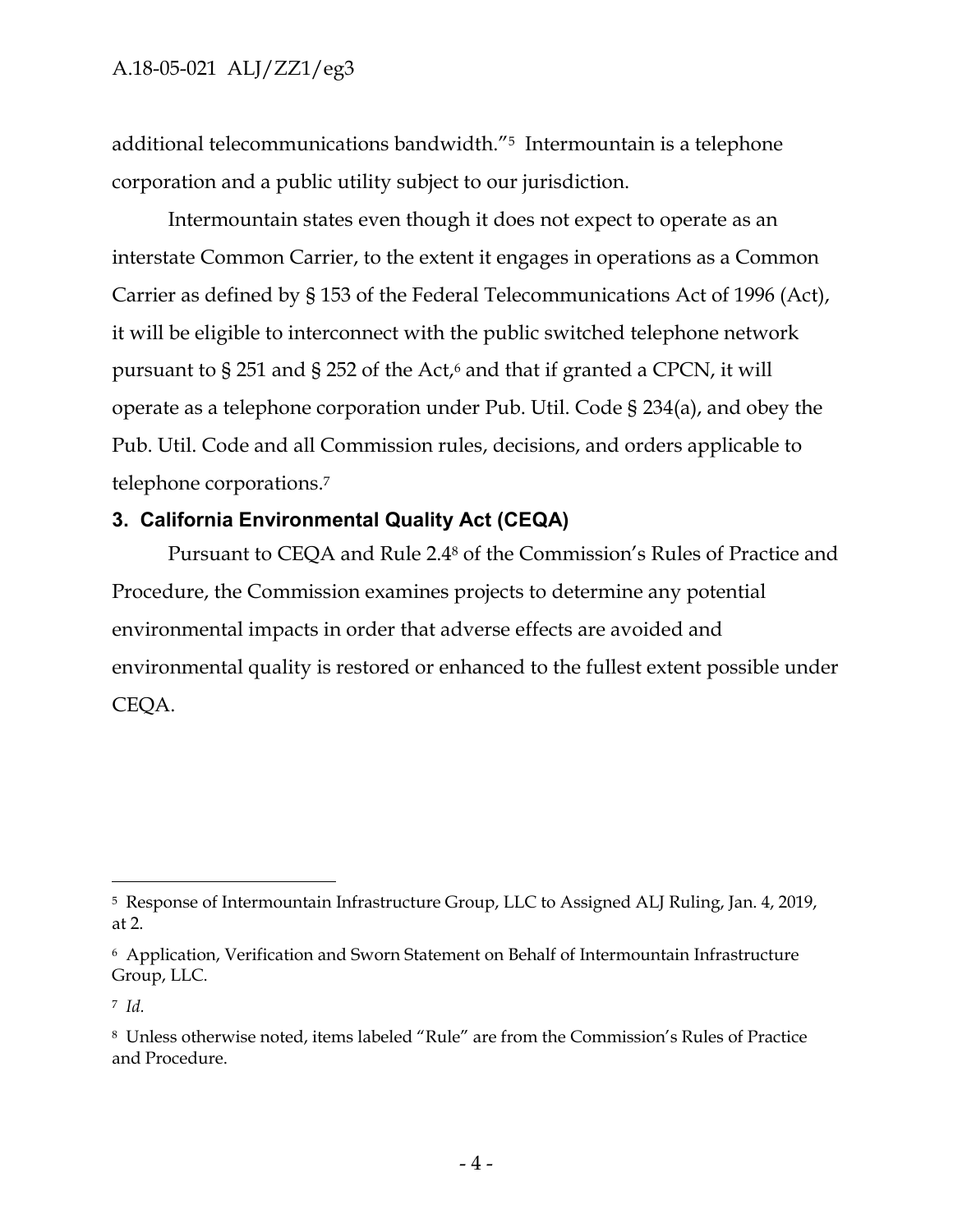In the Proponent's Environmental Assessment, Intermountain's proposed construction activities will generally include the installation of "relatively short conduit routes, installations of [] poles where existing facilities are inadequate, and installation or construction of other, small above-ground facilities."9 The construction "would occur in existing roadways or other previously-developed and disturbed rights-of-way." Intermountain's proposed activities include:

- Installing fiber to link customers to existing conduits;
- Constructing a new manhole and/or short conduit stub when necessary;
- Installing overlash cabling between existing utility poles;
- Constructing new poles when necessary; and
- Constructing underground facilities to lay its own conduit when necessary.<sup>10</sup>

Intermountain expects its activities to fall within one or more categorical CEQA exemptions, but at this time, it cannot identify the specific projects, sites, or routes of construction.11 Intermountain requests approval to utilize a procedure for expedited CEQA review of its projects once it is aware of a specific site(s) and route(s) which it plans construction.

It is possible that Intermountain's activities will fall within one or more of the categorical exemptions under CEQA. Intermountain's proposed procedure for expedited review tracks the expedited review procedure that we have approved for other carriers. Such a process will expedite CEQA review and is

<sup>9</sup> Application at Exhibit D.

<sup>&</sup>lt;sup>10</sup> Response of Intermountain Infrastructure Group, LLC to Assigned ALJ Ruling, Jan. 4, 2019, at  $1 - 2$ .

<sup>11</sup> Application at 2.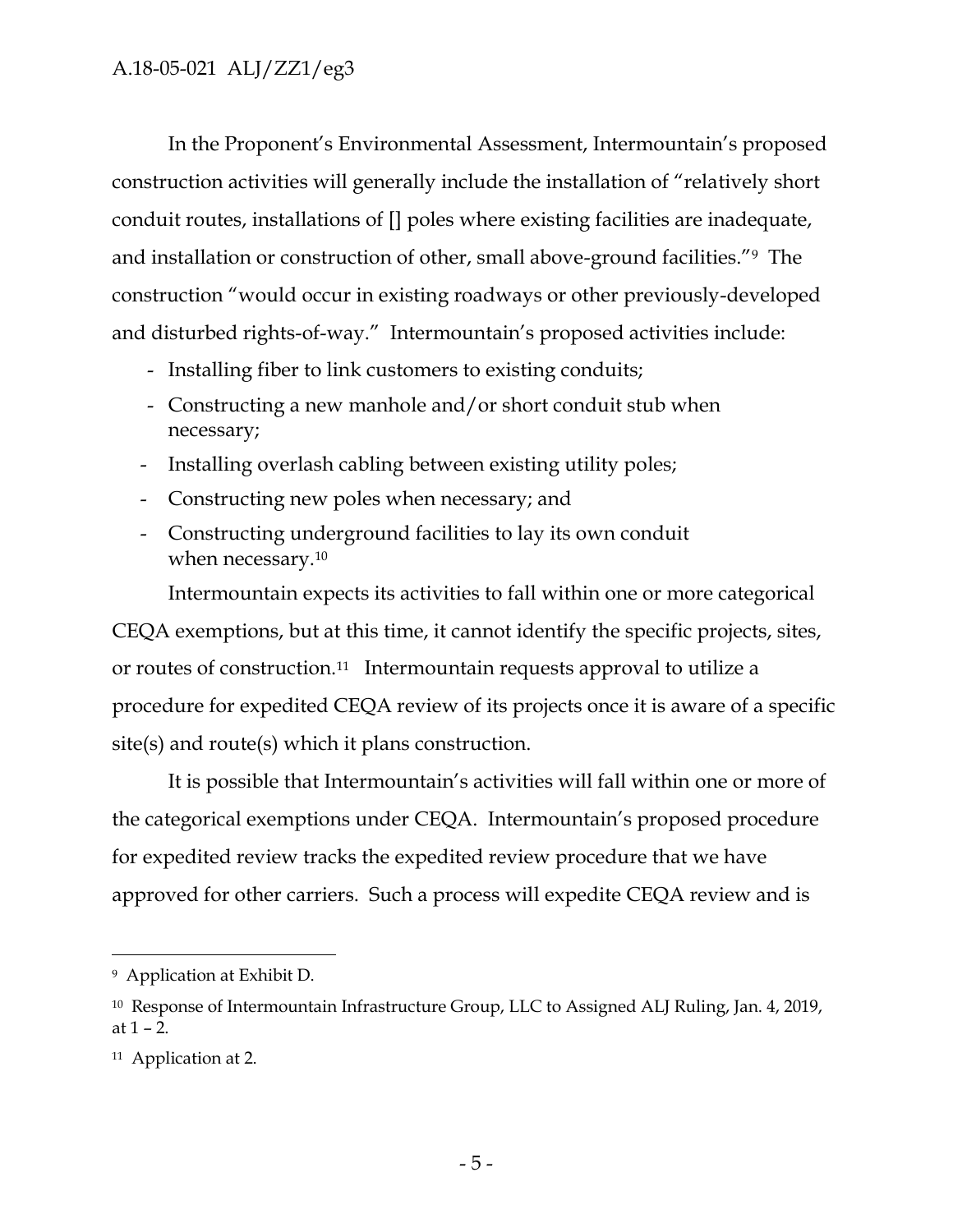appropriate for the type of construction outlined here, which may be categorically exempt. By establishing this expedited review process, we are able to review the information on a specific project to confirm that it is categorically exempt from CEQA or to explain why further environmental review is required. At the same time, the proposed CEQA review process will enable Intermountain to undertake construction of its projects in an efficient manner without experiencing delays caused by an unnecessarily protracted CEQA review.

Similar to the procedure approved for other carriers, the following procedure will be used to obtain Commission approval of Intermountain's claimed CEQA exemptions for proposed construction projects:

- Intermountain will provide the Commission's Energy Division with:
	- A detailed description of the proposed project, including:
		- Customer(s) to be served;
		- The precise location of the proposed construction project; and
		- Regional and local site maps.
	- A description of the environmental setting, to include at a minimum:
		- Cultural, historical, and paleontological resources;
		- Biological resources; and
		- Current land use and zoning.
	- A construction workplan, to include:
		- Commission Preconstruction Survey Checklist-Archaeological Resources;
		- Commission Preconstruction Survey Checklist-Biological Resources;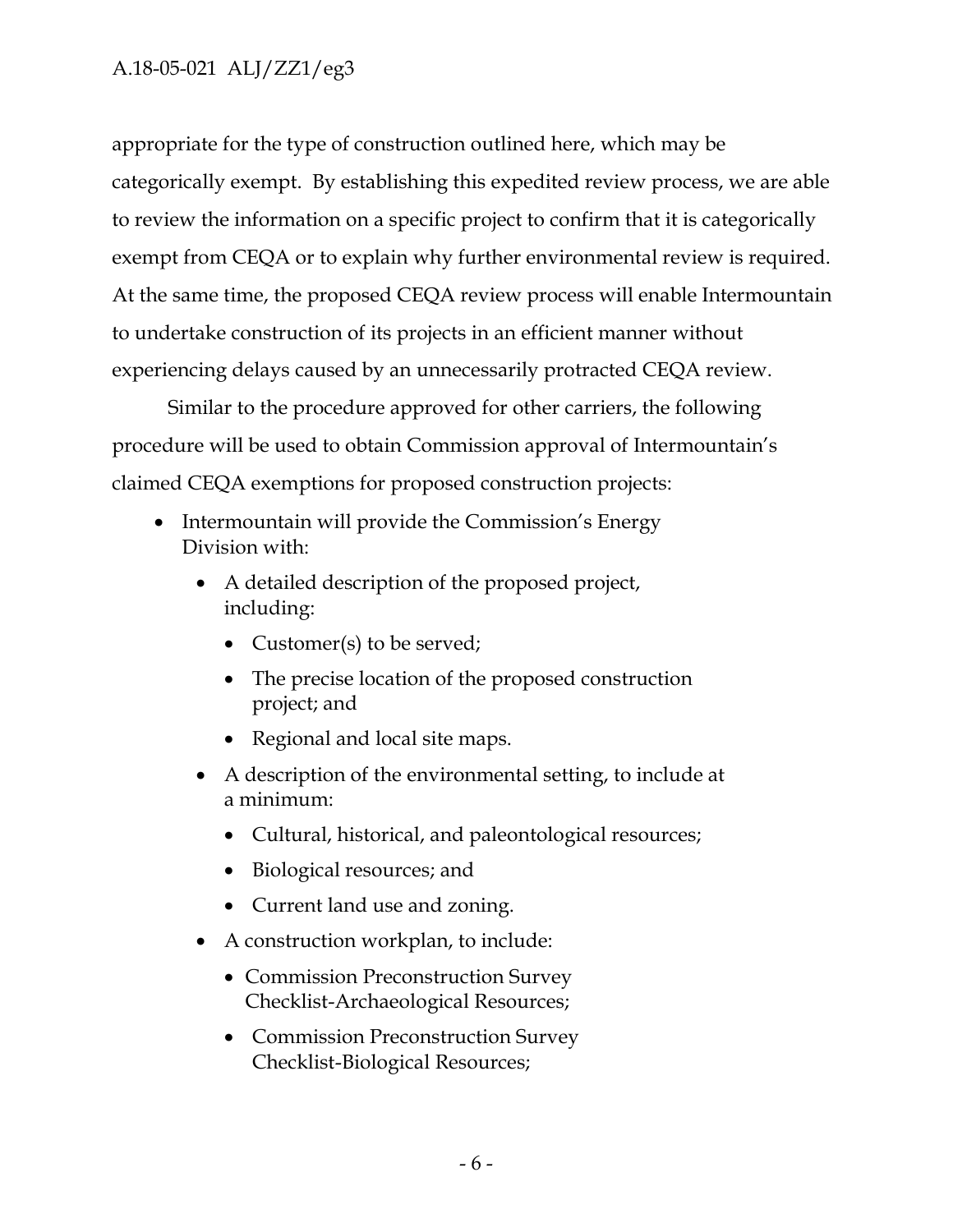- A detailed schedule of construction activities, including site restoration activities;
- A description of construction/installation techniques;
- A list of other agencies contacted with respect to siting, land use planning, and environmental resource issues, including contact information; and
- A list of permits required for the proposed project.
- A statement of the CEQA exemption(s) applicable to the proposed project; and
- Documentation and factual evidence sufficient to support a finding that the claimed exemption(s) is (are) applicable.
- The Energy Division will review Intermountain's submission for the proposed project to confirm that the claimed exemption(s) from CEQA are applicable.
- Within 21 days from the date of Intermountain's submittal, the Energy Division will issue either:
	- A Notice to Proceed (NTP) and file a Notice of Exemption with the State Clearinghouse, Office of Planning and Research, or
	- A letter of denial stating the specific reasons why the claimed exemption(s) are not applicable to the proposed project.

We have reviewed the application and Intermountain's responses to ALJ's rulings and find that:

- Intermountain's proposed facilities-based project activities are very limited;
- These activities would in almost all circumstances be very likely to qualify for an exemption from CEQA; and
- The proposed process for reviewing the applicability of CEQA exemptions to Intermountain's facilities-based projects is not only adequate for the Commission's purposes as CEQA Lead Agency, but is also in the public interest because it enables Intermountain to respond in a timely manner to requests for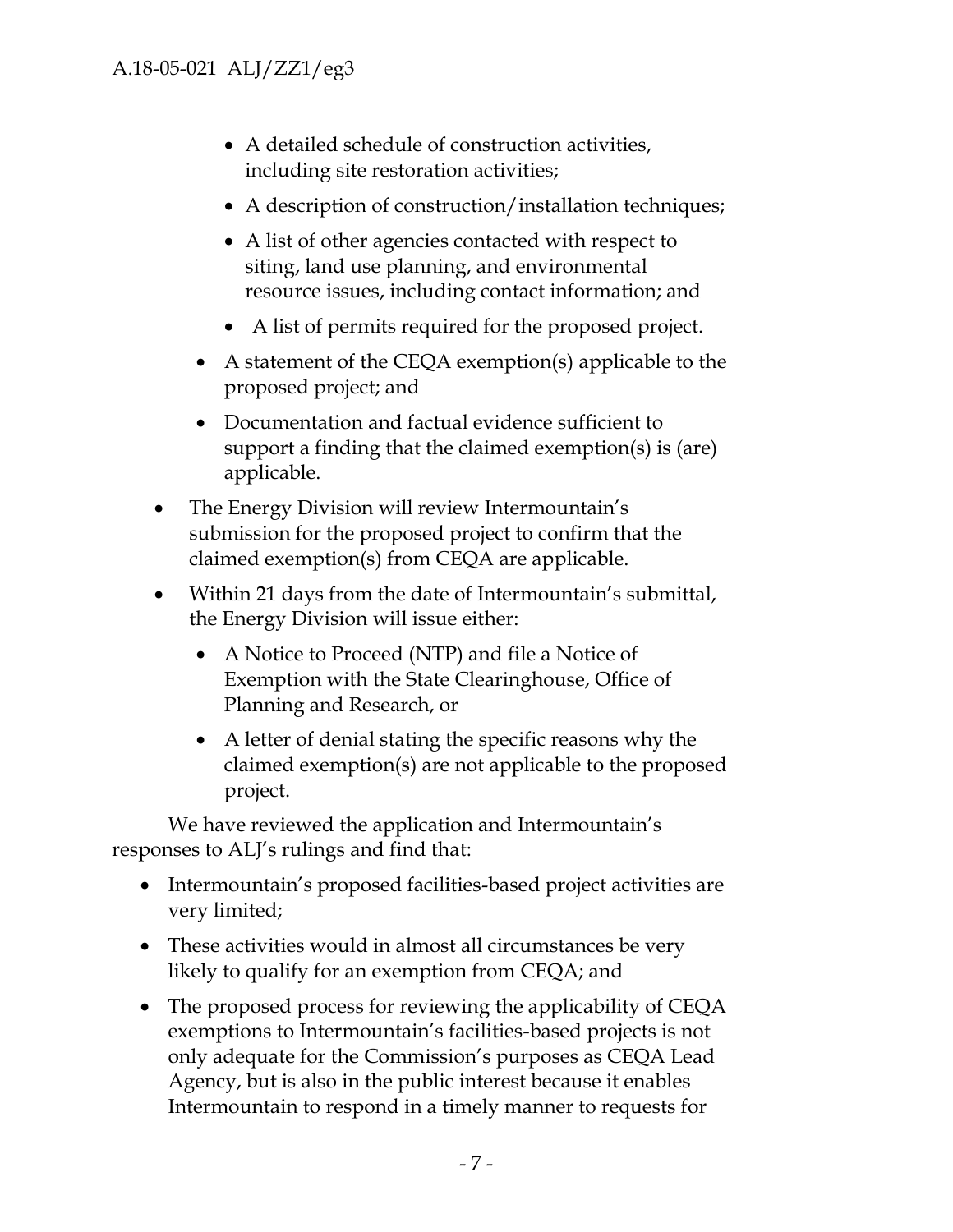service without the delay or burden of a full CEQA review when such review is unnecessary.

We therefore approve Intermountain's proposed process for Commission review of claimed CEQA exemptions for construction projects undertaken pursuant to Intermountain's full facilities-based authority, based on the specific facts of this case with the following modifications related to the Commission's Energy Division review and approval or disapproval of the proposed exemptions.

If the Energy Division disapproves Intermountain's claimed CEQA exemption(s) and issues a letter of denial to Intermountain, Intermountain must either re-design the specific project and facilities and then reapply for a finding of exemption from CEQA, or file a formal application with the Commission seeking the requisite approval and full CEQA review, before commencing any construction activities.

Intermountain shall not perform any full facilities-based construction activities without first obtaining an NTP from the Energy Division or authorization by the Commission after the requisite environmental review.

In Rulemaking 95-04-043/Investigation 95-04-04, we previously determined that the public convenience and necessity require that competition be allowed in the provision of competitive local exchange service. Granting this application will benefit the public interest by expanding the availability of technologically advanced telecommunications services within the state.

Intermountain proposes to follow the 21-day process stated above until General Order (GO) 170 is implemented.12 D.11-12-054 granted rehearing of

<sup>12</sup> Application at 7.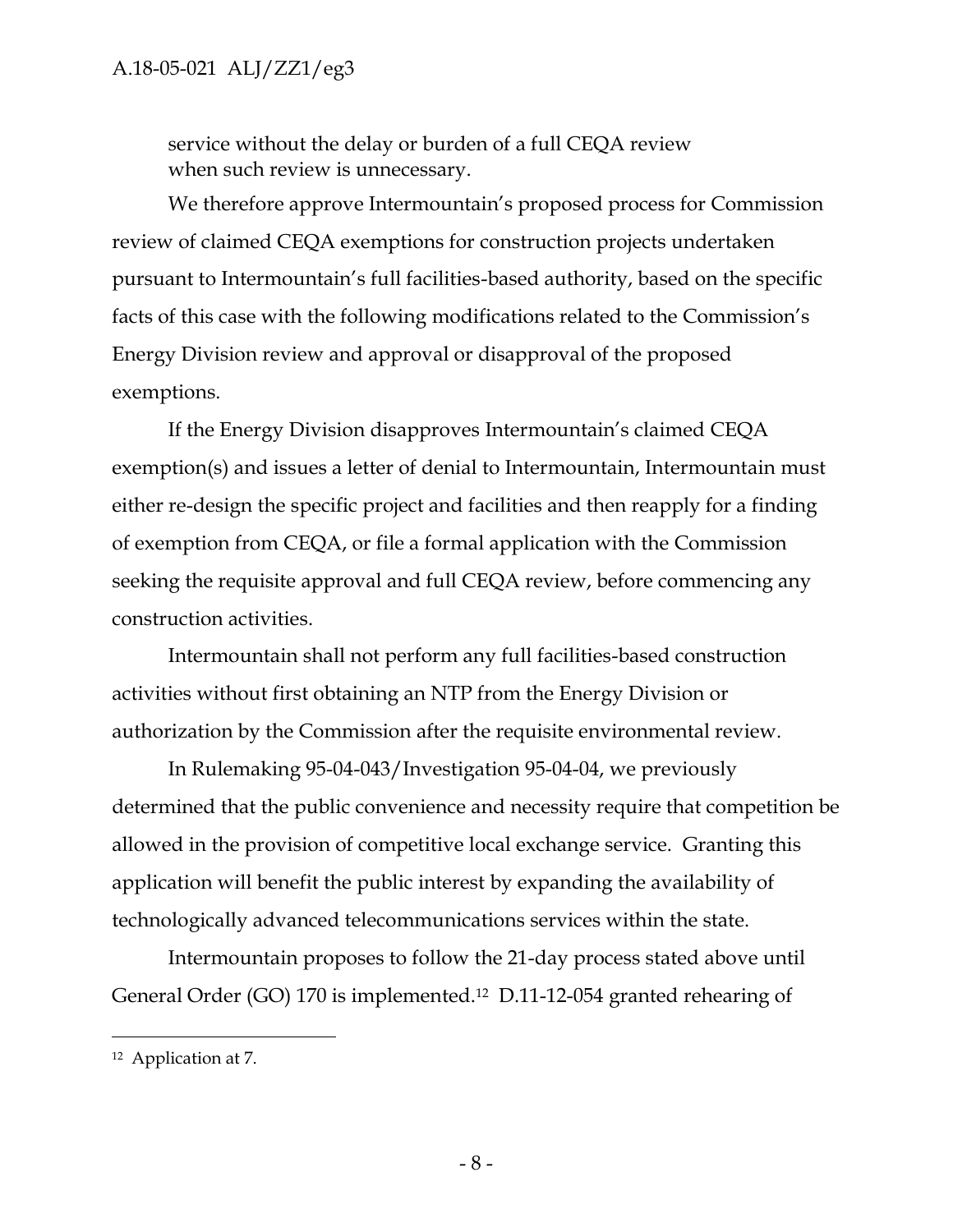D.10-12-056 and vacated GO 170; however, a final decision on the rehearing has not been rendered. Thus, Intermountain must comply with the process described in this decision. In the future, if GO 170 is adopted, Intermountain may pursue the appropriate remedies at that time.

## **4. Financial Qualifications**

 $\overline{a}$ 

To be granted a CPCN, an applicant for authority to provide full facilitiesbased resold competitive local exchange and interexchange services must demonstrate that it has a minimum of \$100,000 cash or cash equivalent, reasonably liquid and readily available to meet the firm's start-up expenses.<sup>13</sup> An applicant must also demonstrate that it has sufficient additional resources to cover all deposits required by local exchange carriers and/or interexchange carriers in order to provide the proposed service.14 Applicant provided Exhibit F, which contains the Guarantee of Jeffrey Yount, the CEO of Intermountain. Mr. Yount guarantees that \$100,000 would be available to Intermountain for one year following certification, plus \$20,000 to cover the deposit required by AT&T California, Frontier California, Frontier Communications, and Consolidated Communications. In addition, Intermountain submitted financial information of an investment account held at Stifel Bank and Trust with a certification by Mr. Yount that the funds will be

<sup>13</sup> The financial requirement for Competitive Local Exchange Carriers (CLEC) is contained in D.95-12-056, Appendix C. The financial requirement for Non-Dominant Interexchange Carriers (NDIEC) is contained in D.91-10-041.

<sup>&</sup>lt;sup>14</sup> The requirement for Competitive Local Carrier (CLC) applicants to demonstrate that they have additional financial resources to meet any deposits required by underlying Local Exchange Carriers (LEC) and/or IECs is set forth in D.95-12-056, Appendix C. For NDIECs, the requirement is found in D.93-05-010.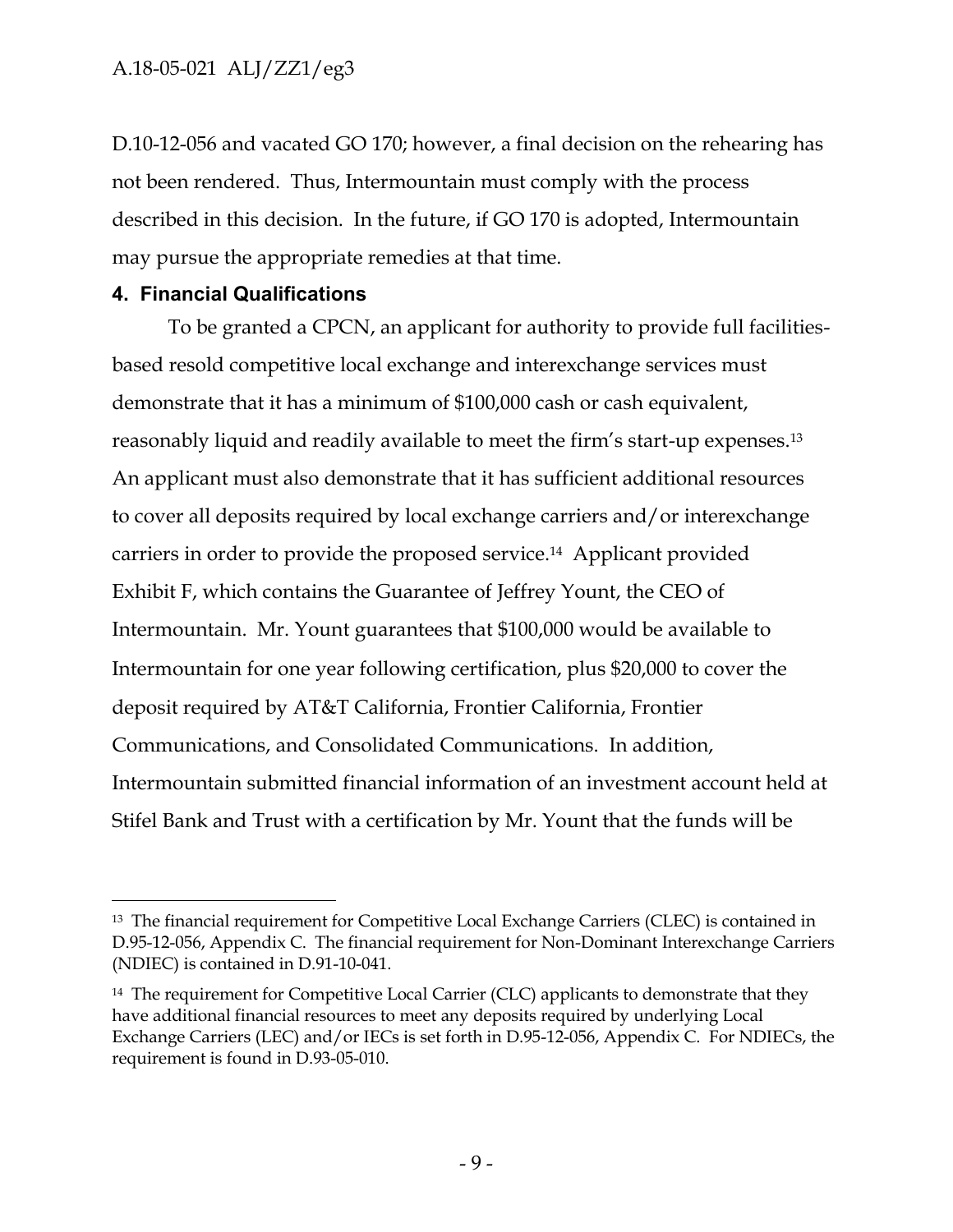available for the first year of Intermountain's operations.15 Since Intermountain has provided documentation that it possesses a minimum of \$100,000 that is reasonably liquid and available, it has demonstrated that it has sufficient funds to meet its start-up expenses and deposits has fulfilled this requirement.

Intermountain has provided documentation that it has the funds available for the deposit required by AT&T California, Frontier California, Frontier Communications, and Consolidated Communications if necessary. Therefore, no additional resources are required at this time to cover deposits.

Intermountain's financial documentation will be subject to verification and review by the Commission for one year to ensure that such funds are available.

#### **5. Technical Qualifications**

To be granted a CPCN for authority to provide competitive local exchange and interexchange service, an applicant must make a reasonable showing of managerial and technical expertise in telecommunications or a related business. Intermountain discussed the technical and managerial qualifications of its chief executive officer and its chief financial officer.<sup>16</sup> In addition, Intermountain supplied biographical information on its management in Exhibit A to its application that demonstrates Intermountain has sufficient expertise and training to operate as a telecommunications provider.

In its application, Intermountain verified that no one associated with or employed by Intermountain as an affiliate, officer, director, partner, or owner of

<sup>15</sup> Application at Exhibit F.

<sup>16</sup> *Id.*, at 5 -6.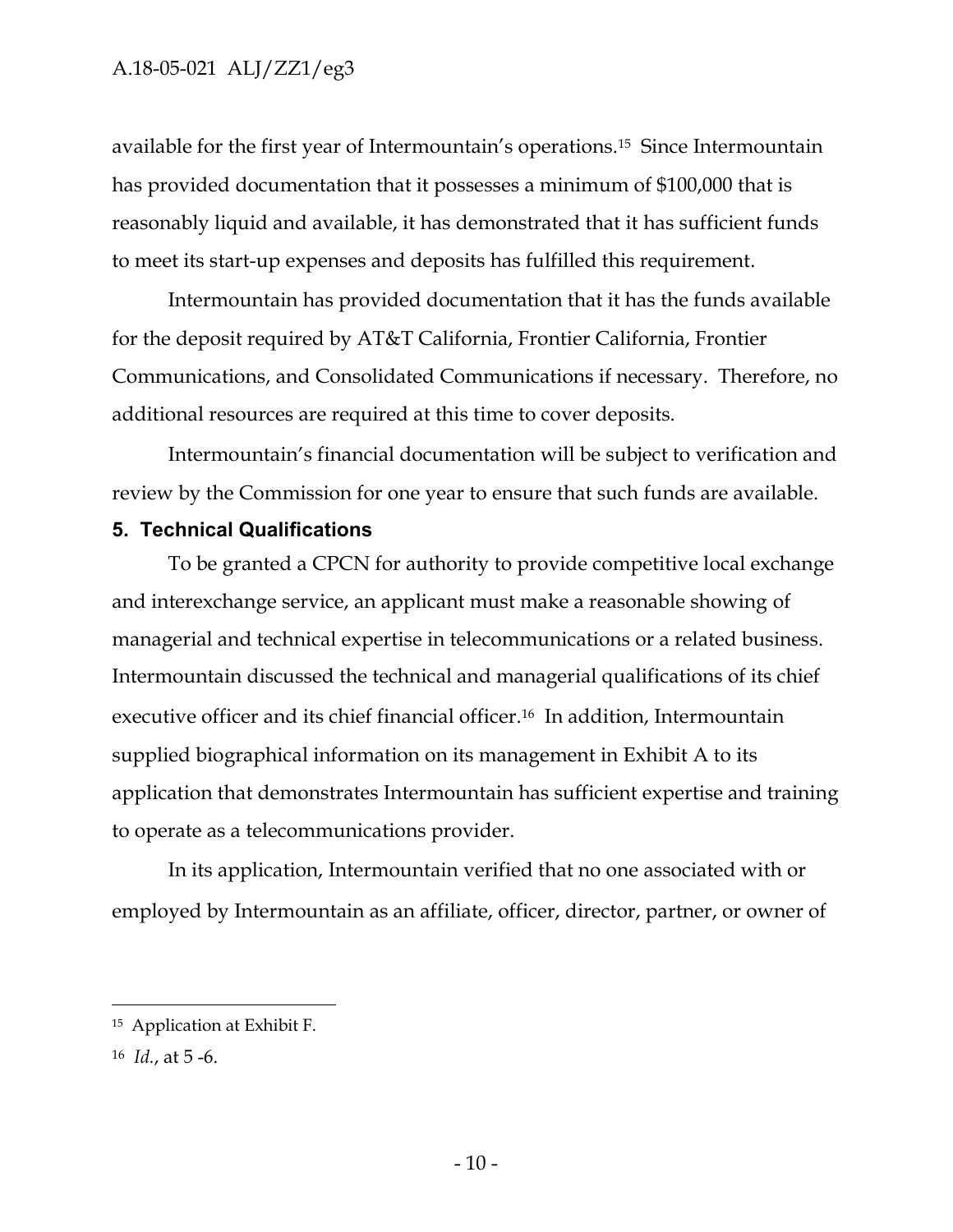more than 10 percent of Intermountain, or anyone acting in a management capacity for Intermountain:

(a) held one of these positions with a company that filed for bankruptcy; (b) been personally found liable, or held one of these positions with a company that has been found liable, for fraud, dishonesty, failure to disclose, or misrepresentations to consumers or others; (c) been convicted of a felony; (d) been (to his/her knowledge) the subject of a criminal referral by judge or public agency; (e) had a telecommunications license or operating authority denied, suspended, revoked, or limited in any jurisdiction; (f) personally entered into a settlement, or held one of these positions with a company that has entered into settlement of criminal or civil claims involving violations of §§ 17000 et seq., §§ 17200 et seq., or §§ 17500 et seq. of the California Business & Professions Code, or of any other statute, regulation, or decisional law relating to fraud, dishonesty, failure to disclose, or misrepresentations to consumers or others; or (g) been found to have violated any statute, law, or rule pertaining to public utilities or other regulated industries; or (h) entered into any settlement agreements or made any voluntary payments or agreed to any other type of monetary forfeitures in resolution of any action by any regulatory body, agency, or attorney general.<sup>17</sup>

Also, to the best of Intermountain's knowledge, neither Intermountain, or any affiliate, officer, director, partner, nor owner of more than 10 percent of Intermountain, or any person acting in such capacity whether or not formally appointed, is being, or has been investigated by the Federal Communications

<sup>17</sup> These certifications are required by D.13-05-035, Ordering Paragraph 14.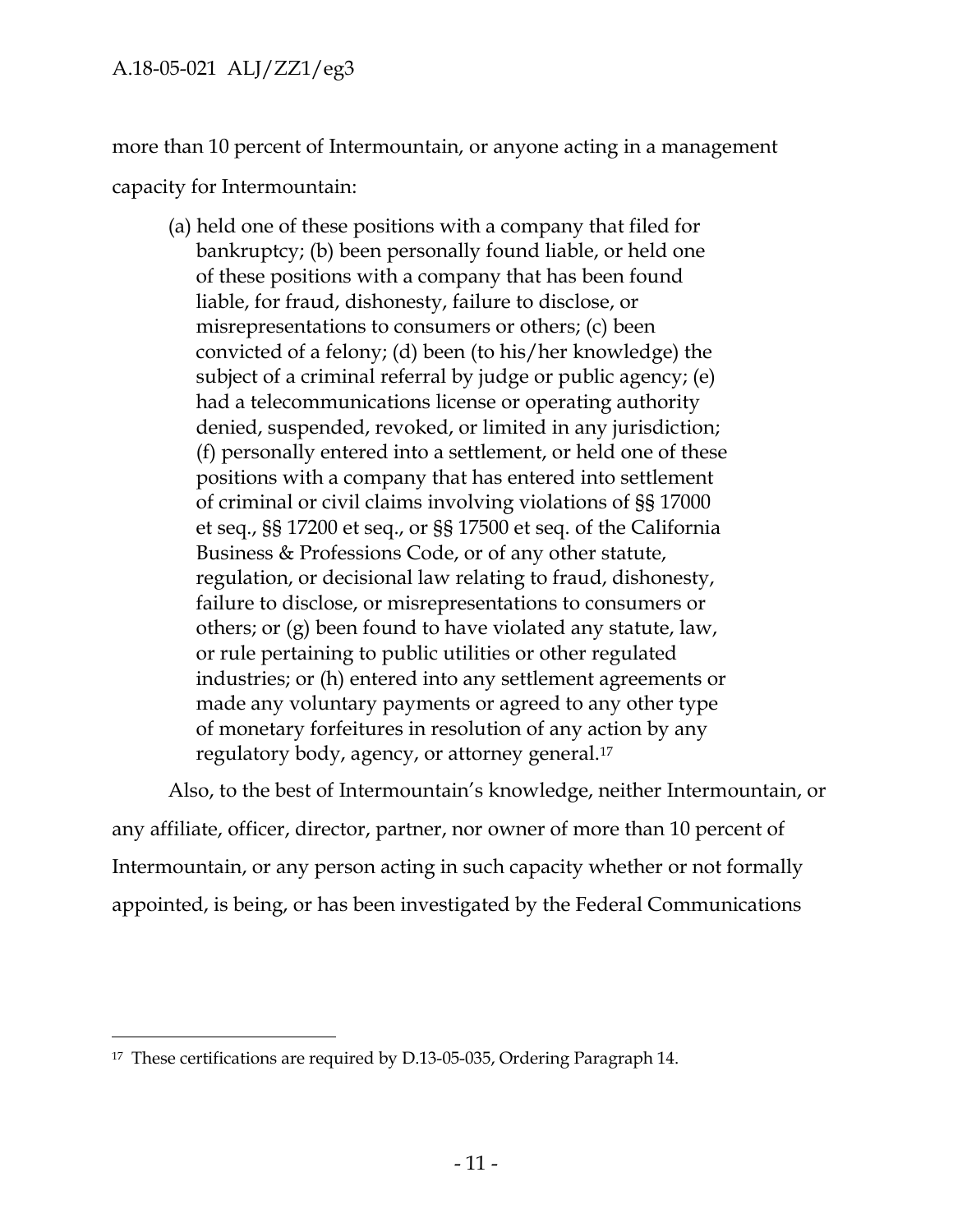Commission or any law enforcement or regulatory agency for failure to comply with any law, rule or order.<sup>18</sup>

For the above reasons, we find that Intermountain is in compliance with the requirements of D.13-05-035.

#### **6. Tariffs**

Intermountain asserts a tariff is not required because it "will provide services and facilities on an individually-negotiated contract basis."<sup>19</sup> Intermountain "will not provide switched access service or basic single-line residential service."20 In effect, Intermountain requests detariffed status.

Because Intermountain is not providing residential local service at this time, Intermountain may be exempt from the requirement to file tariffs.

In the future, if Intermountain decides to offer services that require a tariff, such as local exchange services for residential customers, Intermountain must submit proposed tariffs and/or user guides to the Communications Division via Tier 2 advice letters using the GO 96-B advice letter process before initiation of service. Furthermore, Intermountain shall comply with the consumer protection rules identified in D.98-08-031.

#### **7. Map of Service Territory**

To be granted a CPCN for authority to provide competitive local exchange service, an applicant must provide a map of the service territories it proposes to serve.<sup>21</sup> As part of its October 22, 2019 response to ALJ's October 19, 2018 ruling,

<sup>18</sup> *Id*.

<sup>19</sup> Application at 9.

<sup>20</sup> *Id.*

<sup>21</sup> D.95-12-056 at Appendix C, Rule 4.E.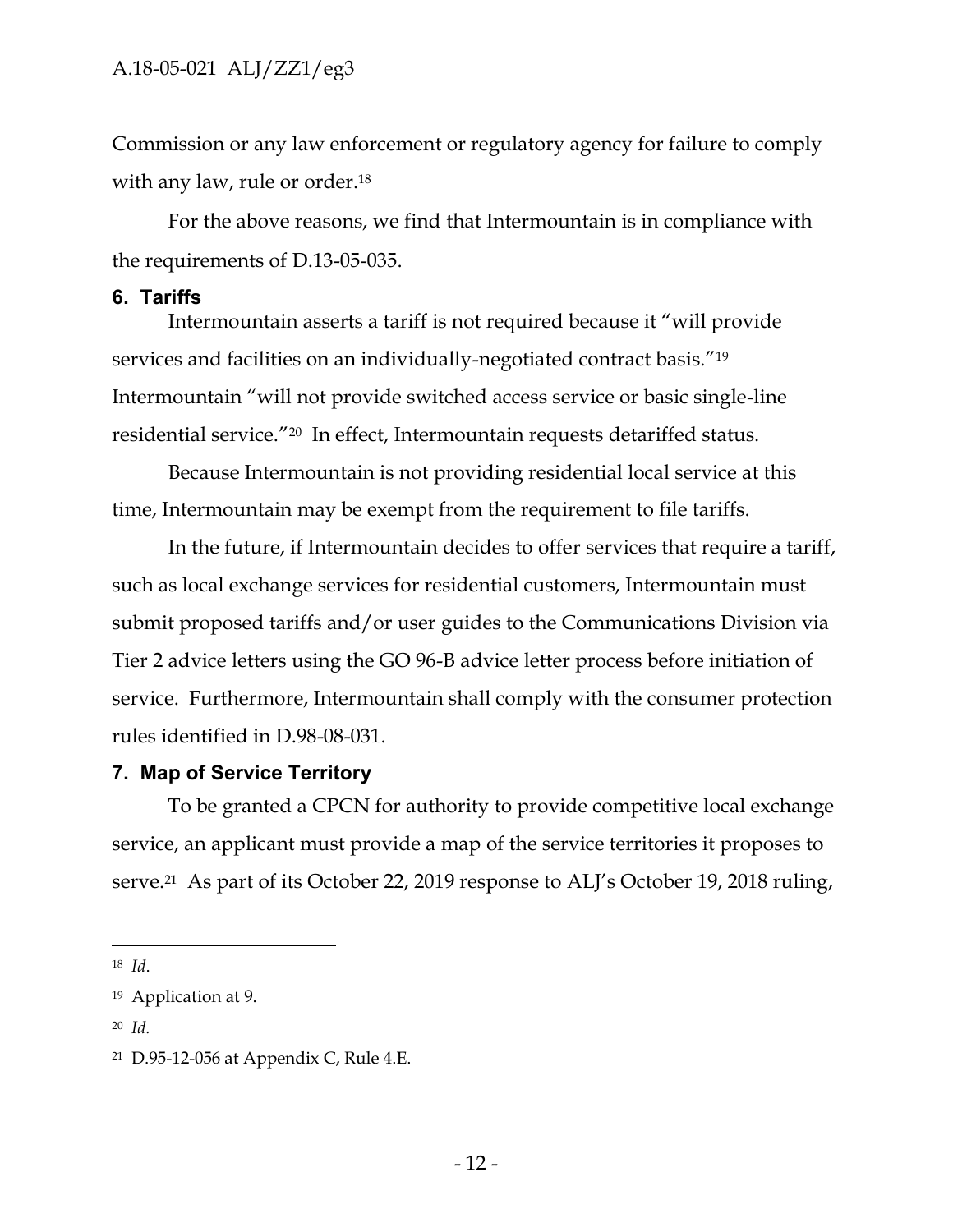Intermountain provided *Revised Exhibit E,* which depicts the location of its proposed service territory, in compliance with this requirement.

## **8. Rule 3.1(i) Statement**

Rule 3.1(i) sets forth the requirement that a utility filing an application under Pub. Util. Code § 1001, provide a statement regarding GO 104-A, Section 2. Intermountain states that it is not aware of any reportable matters pursuant to GO 104-A, Section 2.<sup>22</sup> Intermountain, therefore, has nothing to report under this rule.

On a going forward basis, though, Intermountain must file all reports required of a public utility under Commission jurisdiction.

# **9. Expected Customer Base**

Intermountain estimates it will serve ten customers during the first year of operation and 50 customers during the fifth year of operation.23 Therefore, Intermountain has complied with this requirement.

# **10. Request for Treatment as a Non-dominant Carrier**

Applicant requests treatment as a non-dominant interexchange carrier (NDIEC) by stating it "will operate as a non-dominant carrier."24 Applicant is a "small start-up" and "will compete against large established carriers such as AT&T California, Frontier California, AT&T Communications, CenturyLink, and others having far greater financial resources and established customer bases."<sup>25</sup>

<sup>22</sup> Application at 9.

<sup>23</sup> *Id.*

<sup>24</sup> *Id.*, p. 6.

<sup>25</sup> Response of Intermountain Infrastructure Group, LLC to Assigned ALJ Ruling, Jan. 4, 2019, at 5.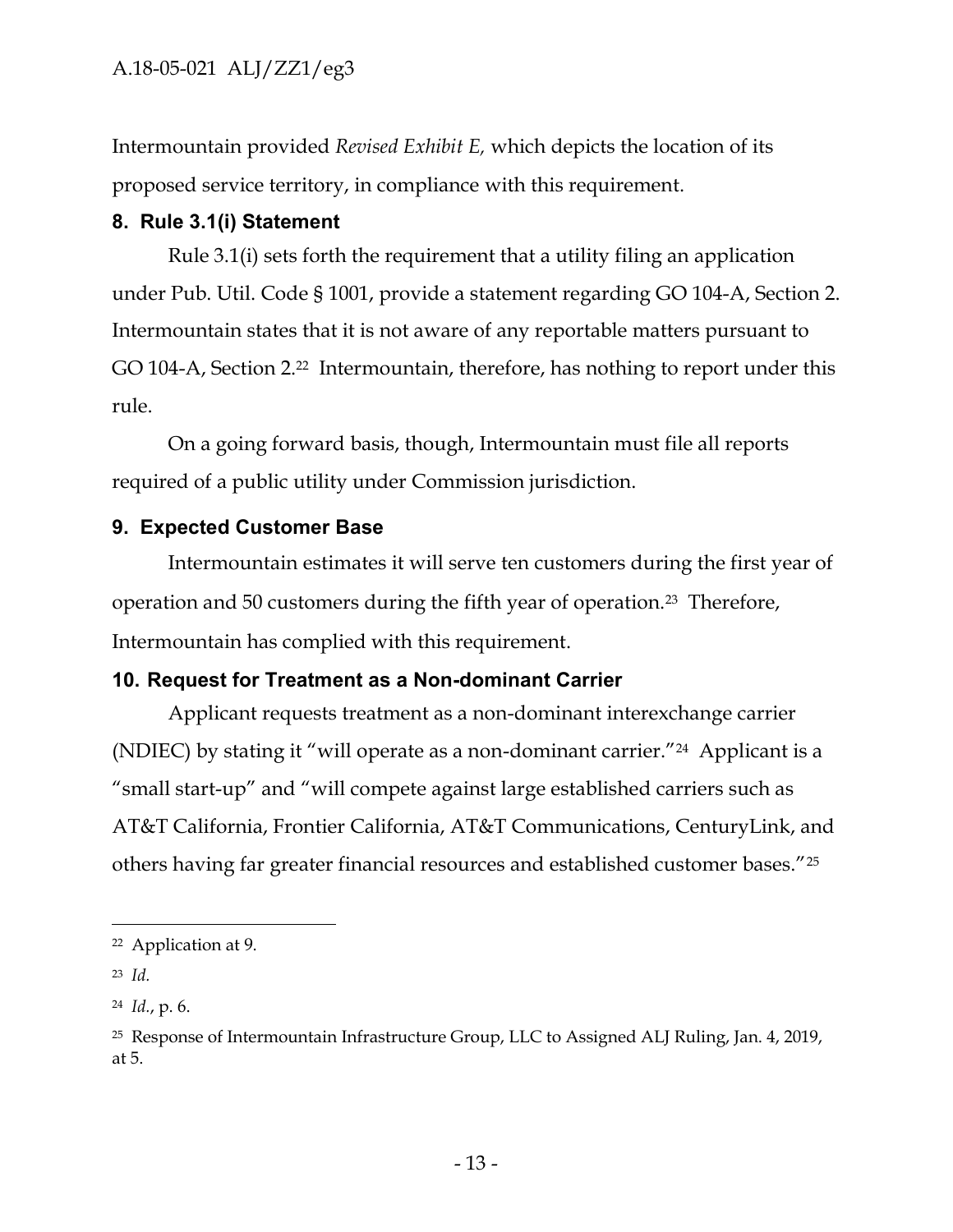As an NDIEC, Applicant requests exemption from the requirements of Pub. Util. Code §§ 816 – 830 concerning stocks and security and § 851 concerning the encumbrance and transfer of utility property.26 While the Commission has granted exemption from §§ 816 – 830 to others, exemption from §§ 851 – 854 is not commonly granted and an exception is not warranted here. The Commission detailed its rules regarding exemption of non-dominant carriers in D.85-01-008, and subsequently modified in D.85-07-081 and D.85-11-044. We grant Applicant's request for non-dominant interexchange carrier status, which provides an exemption from Pub. Util. Code §§ 816 – 830 concerning stocks and security, provided that it follows all rules detailed in the above referenced decisions.<sup>27</sup>

## **11. Safety Considerations**

With the adoption of the *Safety Policy Statement of the California Public Utilities Commission* on July 10, 2014, the Commission has, among other things, heightened its focus on the potential safety implications of every proceeding. We have considered the potential safety implications here. The Commission is satisfied that Intermountain will meet the Commission's minimum safety goals and expectations of competitive local exchange carriers (CLECs) because: 1) Intermountain has taken steps to meet the financial requirements as set forth in this decision for a facilities-based CLEC, and 2) Intermountain is a public utility that is required pursuant to Pub. Util. Code § 451 to "… furnish and maintain such adequate, efficient, just and reasonable service, instrumentalities, equipment, and facilities, including telephone facilities … as are necessary to

<sup>26</sup> Application at 6.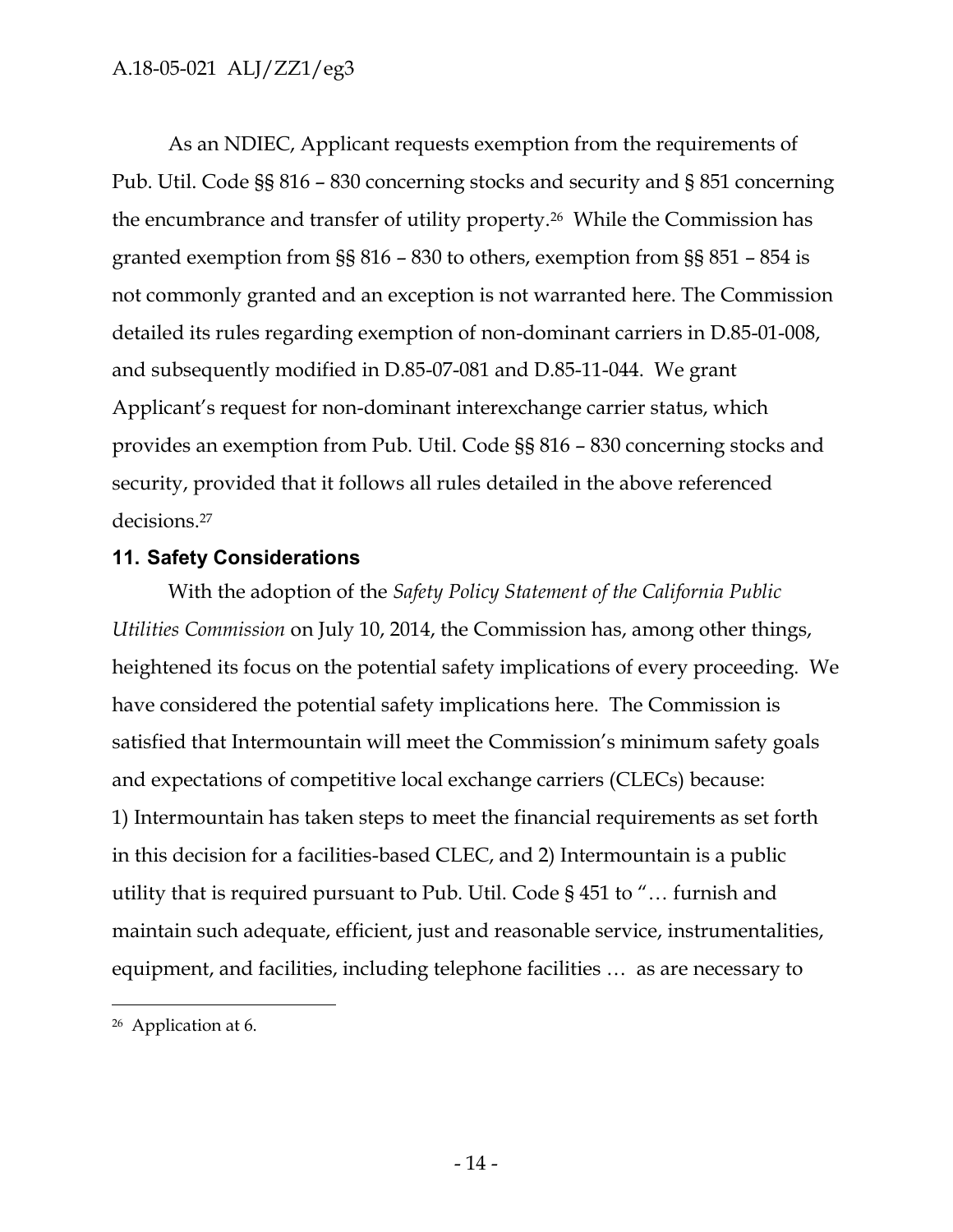promote the safety, health, comfort, and convenience of its patrons, employees, and the public."

#### **12. Conclusion**

 $\overline{a}$ 

We conclude that the application conforms to our rules for certification as a competitive local exchange and interexchange carrier. Accordingly, we grant intermountain 1) full facilities-based and resold competitive telecommunications services in the service territories of AT&T California, Frontier California, Frontier Communications, and Consolidated Communications; and 2) full facilities-based and resold interexchange service in California subject to compliance with the terms and conditions set forth in the Ordering Paragraphs.

The CPCN granted by this decision provides benefits to Intermountain and corresponding obligations. Intermountain receives authority to operate in the prescribed service territory, and this authority enables Intermountain, pursuant to section 251 of the 1934 Communications Act, as amended by the 1996 Telecommunications Act (47 U.S.C. § 251), to interconnect with telecommunications carriers.<sup>28</sup> This authority also enables Intermountain to obtain access to public rights-of-way in California as set forth in D.98-10-058, subject to the CEQA requirements set forth in this decision.

In return, Intermountain shall comply with all Public Utilities Code provisions, Commission rules, General Orders, and decisions applicable to telephone corporations providing approved services. The applicable statutes, rules, General Orders, and decisions include, but are not limited to consumer

<sup>&</sup>lt;sup>28</sup> The California Public Utilities Code uses the term "telephone corporation." Its counterpart in federal law is a "telecommunications carrier."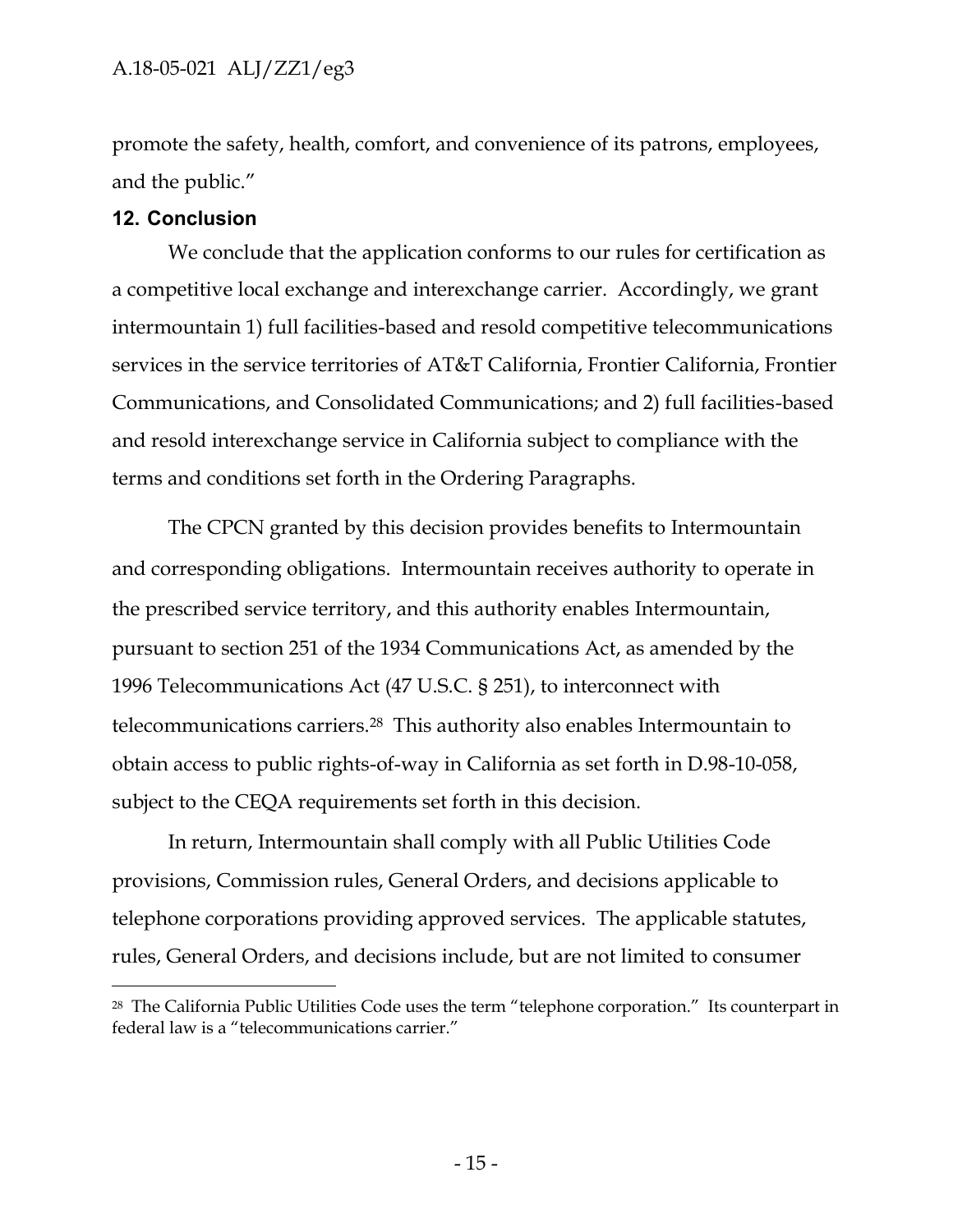protection rules, tariffing, and reporting requirements. Moreover, Intermountain shall pay all Commission prescribed user fees and public purpose program surcharges as set forth in the Appendix B of this decision, comply with CEQA, and adhere to Pub. Util. Code § 451 which states that every public utility "…shall furnish and maintain such adequate, efficient, just, and reasonable service, instrumentalities, equipment, and facilities, including telephone facilities, as defined in § 54.1 of the Civil Code, as are necessary to promote the safety, health, comfort, and convenience of its patrons, employees, and the public."

#### **13. Request to File Under Seal**

Pursuant to Rule 11.4 of the Commission's Rules of Practice and Procedure, Intermountain has filed motions for leave to file Exhibit F, the financial documentation supporting the application, as confidential materials under seal. Intermountain represents that the information is sensitive, and disclosure could place Intermountain at an unfair business disadvantage. We have granted similar requests in the past and do so here.

#### **14. Categorization and Need for Hearings**

In Resolution ALJ 176-3417, dated May 31, 2018, the Commission preliminarily categorized this application as ratesetting, and preliminarily determined that an evidentiary hearing is necessary. On October 24, 2018, the assigned ALJ held a pre-hearing conference. On November 15, 2018, the assigned Commissioner issued the Scoping Memo and Ruling choosing to not disturb the preliminary determination that an evidentiary hearing is necessary. No protests have been received. There is no apparent reason why the application should not be granted. Given these developments, this decision now concludes that an evidentiary hearing is not necessary.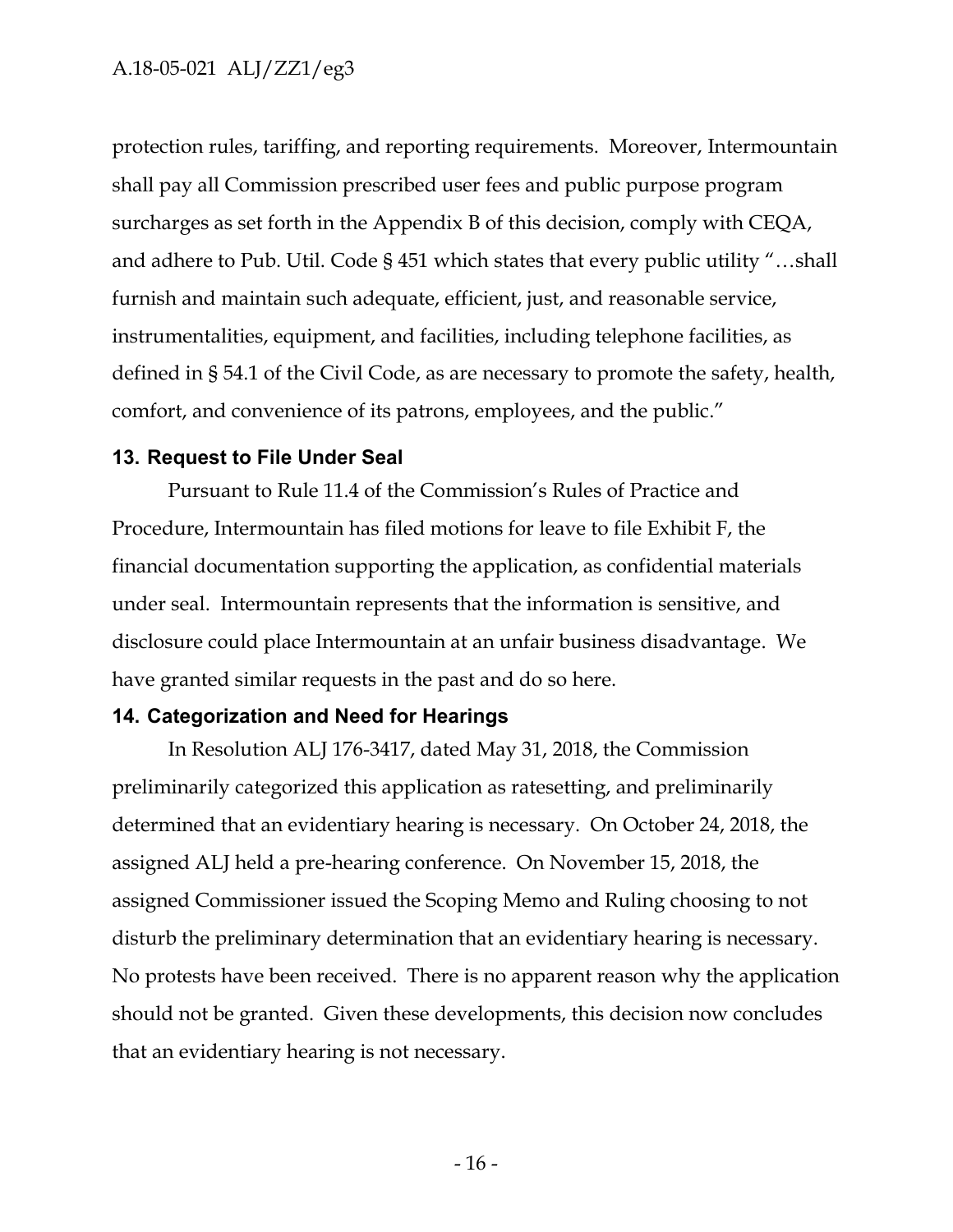## **15. Waiver of Comment Period**

This is an uncontested matter in which the decision grants the relief requested. Accordingly, pursuant to  $\S 311(g)(2)$  of the Pub. Util. Code and Rule 14.6(c)(2), the otherwise applicable 30-day period for public review and comment is waived.

#### **16. Assignment of Proceeding**

Liane M. Randolph is the assigned Commissioner and Zhen Zhang is the assigned ALJ in this proceeding.

#### **Findings of Fact**

1. Intermountain is a telephone corporation and a public utility as defined in Pub. Util. Code § 234(a) and § 216(a).

2. The Commission is the Lead Agency for this project under CEQA.

3. Intermountain's proposed construction activities may fall within one or more CEQA categorical exemptions.

4. Intermountain's authority to provide telecommunications services will not have a significant adverse effect upon the environment.

5. Intermountain has a minimum of \$100,000 of cash or cash equivalent that is reasonably liquid and readily available to meet its start-up expenses.

6. Intermountain has sufficient additional cash or cash equivalent to cover deposits that may be required by other telephone corporations in order to provide the proposed service.

7. Intermountain's management possesses sufficient experience, knowledge, and technical expertise to provide local exchange services to the public.

8. No one associated with or employed by Intermountain as an affiliate, officer, director, partner, agent, or owner (directly or indirectly) of more than 10 percent of Intermountain, or anyone acting in a management capacity for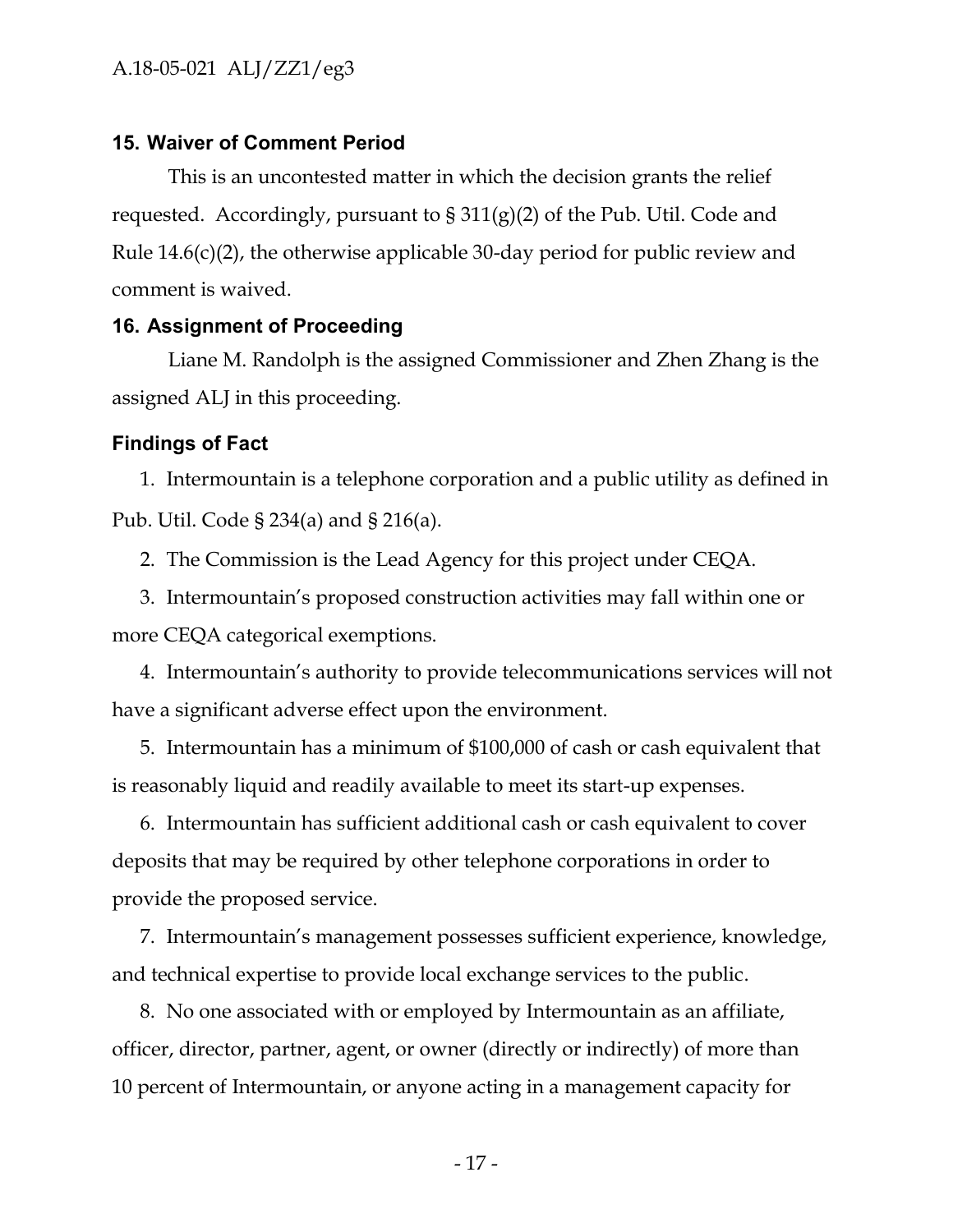Intermountain: (a) held one of these positions with a company that filed for bankruptcy; (b) been personally found liable, or held one of these positions with a company that has been found liable, for fraud, dishonesty, failure to disclose, or misrepresentations to consumers or others; (c) been convicted of a felony; (d) been the subject of a criminal referral by judge or public agency; (e) had a telecommunications license or operating authority denied, suspended, revoked, or limited in any jurisdiction; (f) personally entered into a settlement, or held one of these positions with a company that has entered into settlement of criminal or civil claims involving violations of §§ 17000 et seq., §§ 17200 et seq., or §§ 17500 et seq. of the California Business & Professions Code, or of any other statute, regulation, or decisional law relating to fraud, dishonesty, failure to disclose, or misrepresentations to consumers or others; or (g) been found to have violated any statute, law, or rule pertaining to public utilities or other regulated industries; or (h) entered into any settlement agreements or made any voluntary payments or agreed to any other type of monetary forfeitures in resolution of any action by any regulatory body, agency, or attorney general.

9. To the best of Intermountain's knowledge, neither Intermountain, or any affiliate, officer, director, partner, nor owner of more than 10 percent of Intermountain, or any person acting in such capacity whether or not formally appointed, is being, or has been investigated by the Federal Communications Commission or any law enforcement or regulatory agency for failure to comply with any law, rule or order.

10. Intermountain requested and is eligible for exemption from tariffing requirements and must observe the consumer protection rules adopted in D.98-08-031.

- 18 -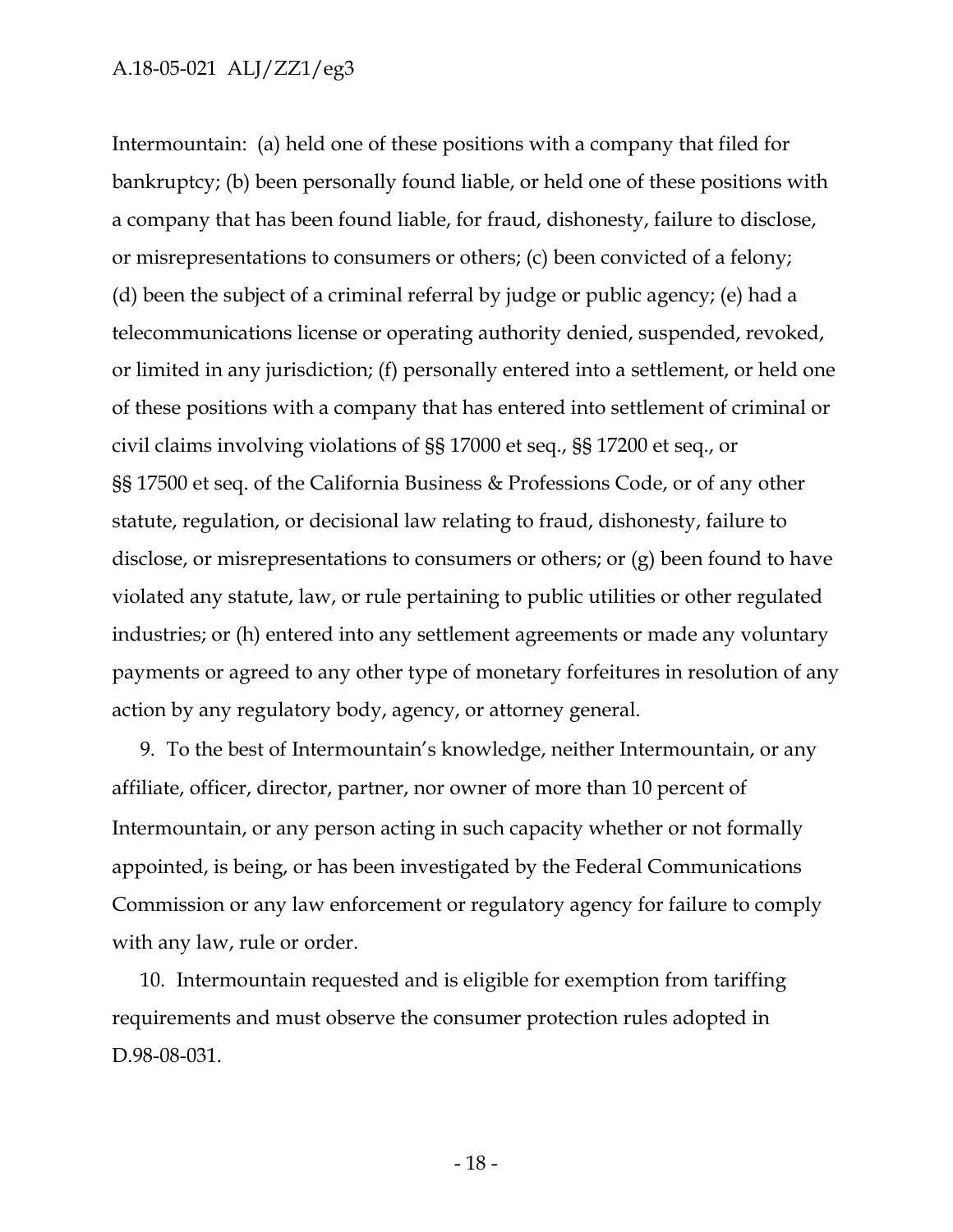11. Intermountain provided a map of the location of its proposed service territory.

12. Intermountain has no information to report under Rule 3.1(i), which requires that a utility filing an application under Pub. Util. Code §1001, provide a statement regarding compliance with GO 104-A, Section 2.

13. Intermountain provided an estimate of its customer base for the first and fifth year of operation.

14. Pursuant to Rule 11.4, Intermountain filed a motion for leave to file Exhibit F as confidential under seal*.*

#### **Conclusions of Law**

1. Intermountain should be granted a CPCN to provide 1) full facilities-based and resold competitive telecommunications services in the service territories of AT&T California, Frontier California, Frontier Communications, and Consolidated Communications; and 2) full facilities-based and resold interexchange service in California, subject to the terms and conditions set forth in the Ordering Paragraphs.

2. Intermountain should be allowed to use the Energy Division 21-day CEQA exemption process.

3. Intermountain, once granted a CPCN, should be subject to the applicable Commission rules, decisions, General Orders, and statutes that pertain to California public utilities.

4. Intermountain should be granted an exemption from the requirement to file tariffs.

5. Intermountain's motion to file under seal its Exhibit F to the application, should be granted for three years.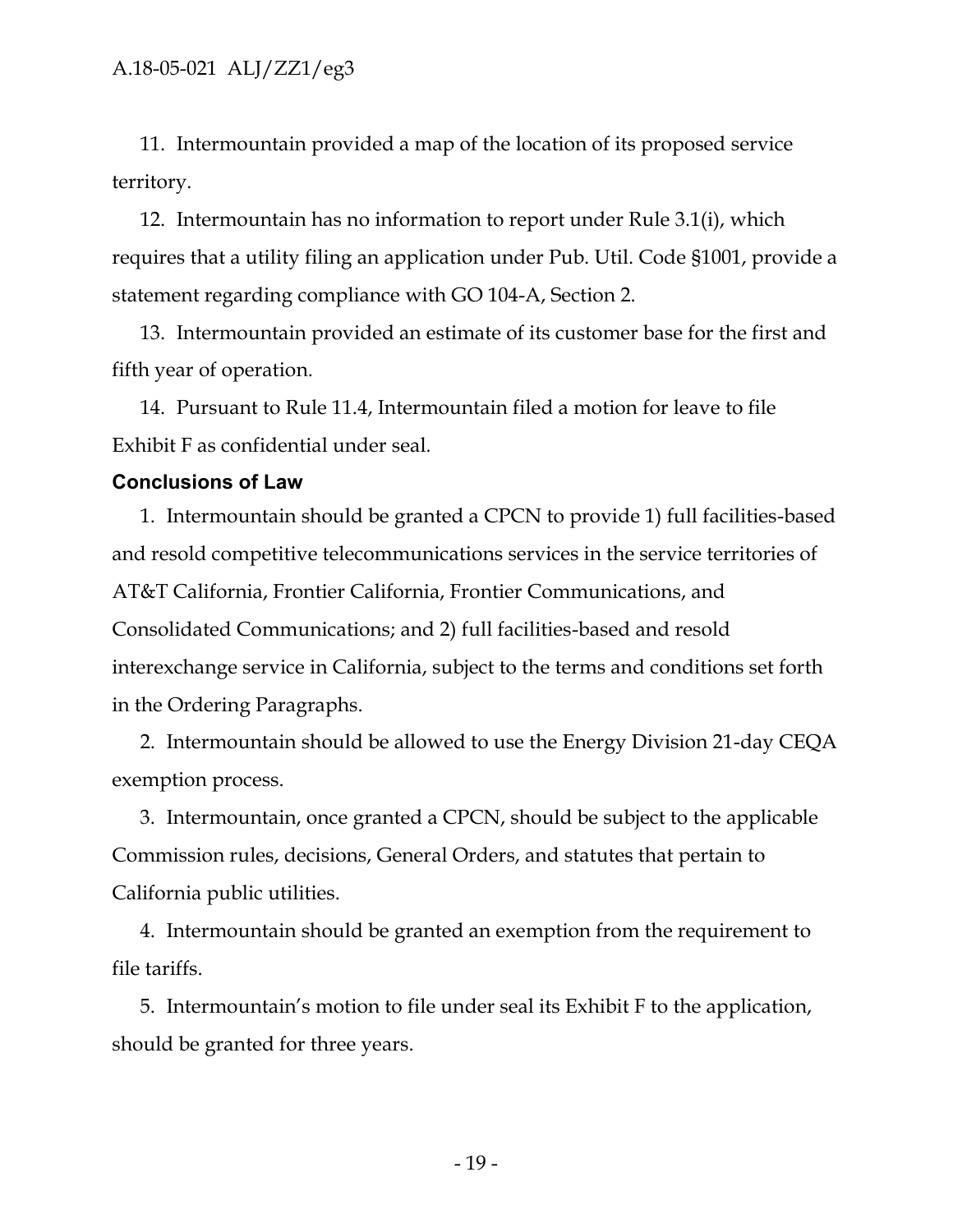6. Intermountain should be granted non-dominant carrier status, subject to Commission rules and regulations as detailed in D.85-01-008 and modified in D.85-07-081 and D.85-11-044.

## **ORDER**

## **IT IS ORDERED** that:

1. A certificate of public convenience and necessity is granted to Intermountain to provide 1) full facilities-based and resold competitive telecommunications services in the service territories of AT&T California, Frontier California, Frontier Communications, and Consolidated Communications, formerly SureWest Telephone; and 2) full facilities-based and resold interexchange service in California**,** subject to the terms and conditions set forth below.

2. In the event Intermountain decides to offer services that require a tariff, such as local exchange services for residential customers, Intermountain must submit proposed tariffs and/or user guides to the Communications Division via Tier 2 advice letters using the General Order 96-B advice letter process before initiation of service.

3. The corporate identification number assigned to Intermountain, U7355C, must be included in the caption of all original filings with this Commission, and in the titles of other pleadings filed in existing cases.

4. Intermountain must file, in this docket, a written acceptance of the certificate granted in this proceeding within 30 days of the effective date of this decision. Written acceptance filed in this docket does not reopen the proceeding.

5. The certificate granted by this decision will expire if not exercised within 12 months of the effective date of this decision.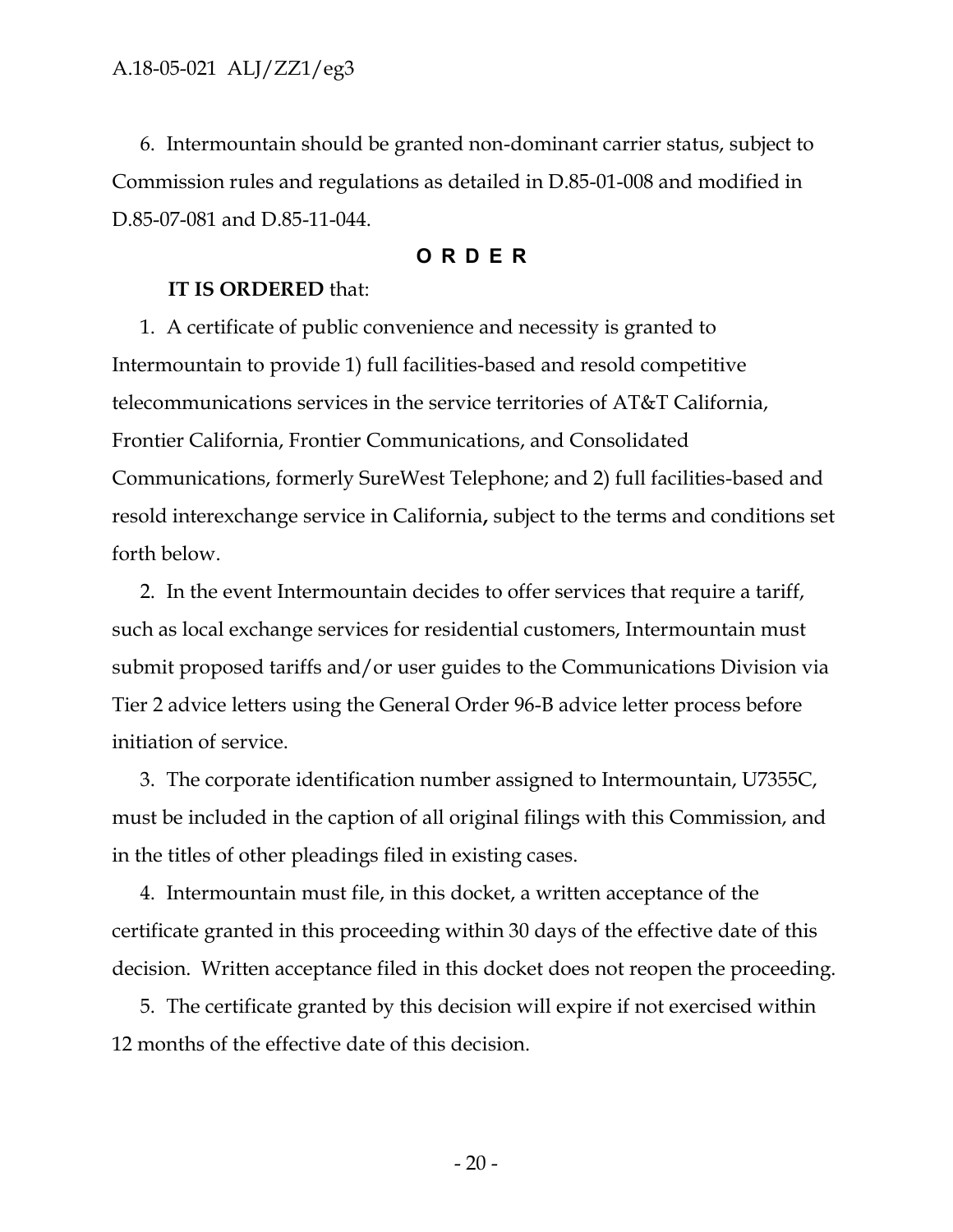6. Intermountain must notify the Director of the Communications Division of the date that local exchange service is first rendered to the public, no later than five days after service first begins, by email to [cdcompliance@cpuc.ca.gov.](mailto:cdcompliance@cpuc.ca.gov)

7. Intermountain must obtain a performance bond of at least \$25,000 in accordance with Decision 13-05-035. The performance bond must be a continuous bond (*i.e*., there is no termination date on the bond) issued by a corporate surety company authorized to transact surety business in California, and the Commission must be listed as the obligee on the bond. Within five days of acceptance of its certificate of public convenience and necessity authority, Intermountain must submit a Tier 1 advice letter to the Communications Division, containing a copy of the license holder's executed bond, and submit a Tier-1 advice letter annually, but not later than March 31, with a copy of the executed bond.

8. Intermountain must not allow its performance bond to lapse during any period of its operation. Pursuant to Decision 13-05-035, the Commission may revoke a certificate of public convenience and necessity if a carrier is more than 120 days late in providing the Communications Division a copy of its executed performance bond and the carrier has not been granted an extension of time by the Communications Division.

9. In addition to all the requirements applicable to competitive local exchange carriers and interexchange carriers included in Attachments B, C, and D to this decision, Intermountain is subject to the Consumer Protection Rules contained in General Order 168, and all applicable Commission rules, decisions, General Orders, and statutes that pertain to California public utilities.

- 21 -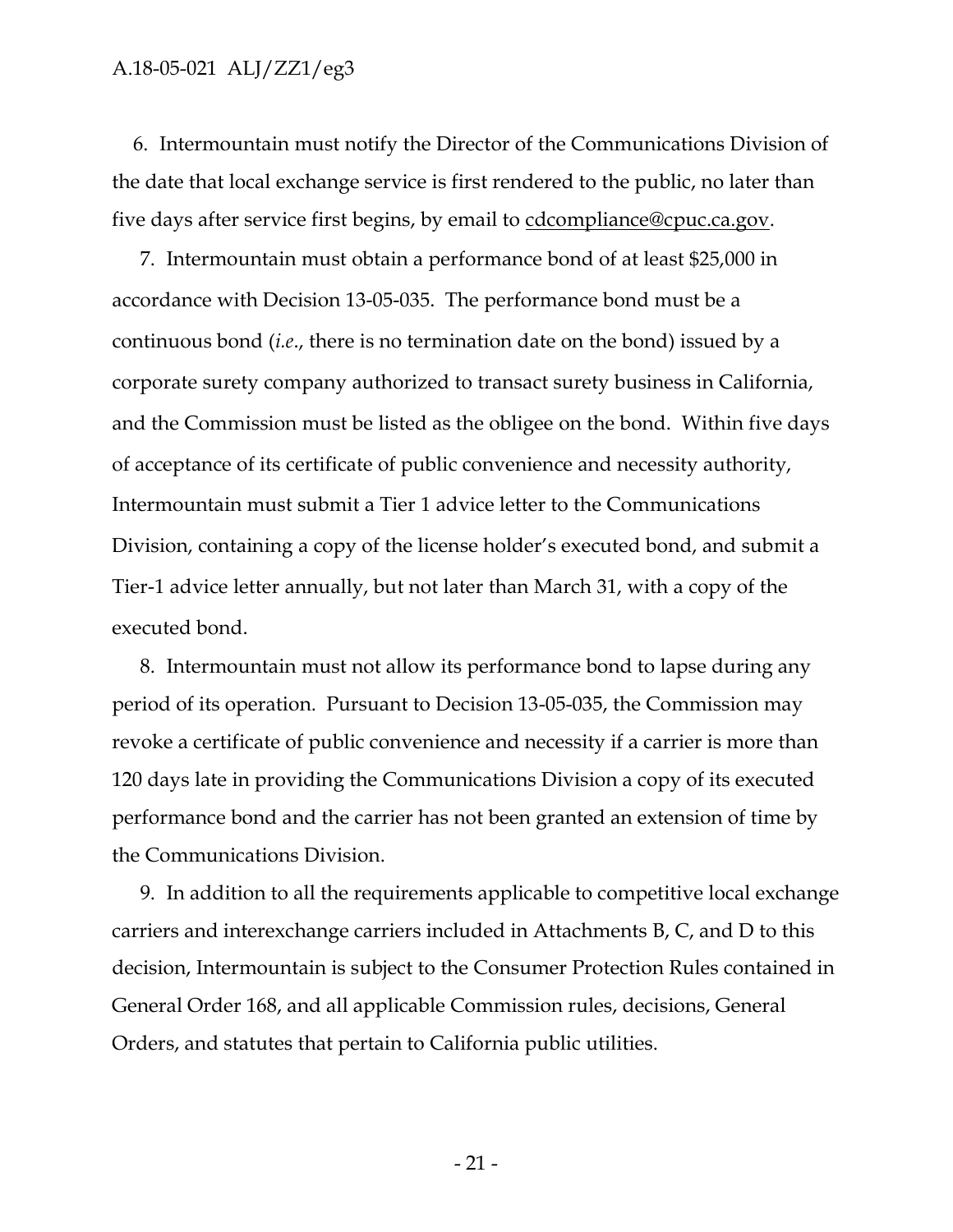10. Intermountain must pay the public purpose surcharges specified in Attachment B, and the Combined California Public Utilities Commission Telephone Surcharge Transmittal Form must be submitted even if the amount due is \$0.

11. Intermountain must pay an annual minimum user fee of \$100 or 0.30 percent of gross intrastate revenue, whichever is greater. Under Public Utilities Code § 405, carriers that are in default of reporting and submitting user fees for a period of 30 days or more will be subject to penalties including suspension or revocation of their authority to operate in California.

12. Prior to initiating service, Intermountain must provide the Commission's Consumer Affairs Branch with the name(s), address(es), and telephone number(s) of its designated contact person(s) for purposes of resolving consumer complaints. This information must be updated if the name(s), address(es), or telephone number(s) change, or at least annually.

13. Prior to initiating service, Intermountain must provide the Commission's Communications Division with the name(s), address(es), and telephone number(s) of its designated regulatory/official contact person(s). This information must be provided electronically, using the "Regulatory/Official Contact Information Update Request" found at [http://www.cpuc.ca.gov/communications.](http://www.cpuc.ca.gov/communications) This information must be updated if the name or telephone number changes, or at least annually.

14. Intermountain must submit an affiliate transaction report to the Director of the Communications Division, by email to [cdcompliance@cpuc.ca.gov,](mailto:cdcompliance@cpuc.ca.gov) in compliance with Decision 93-02-019, on a calendar year basis using the form contained in Attachment D.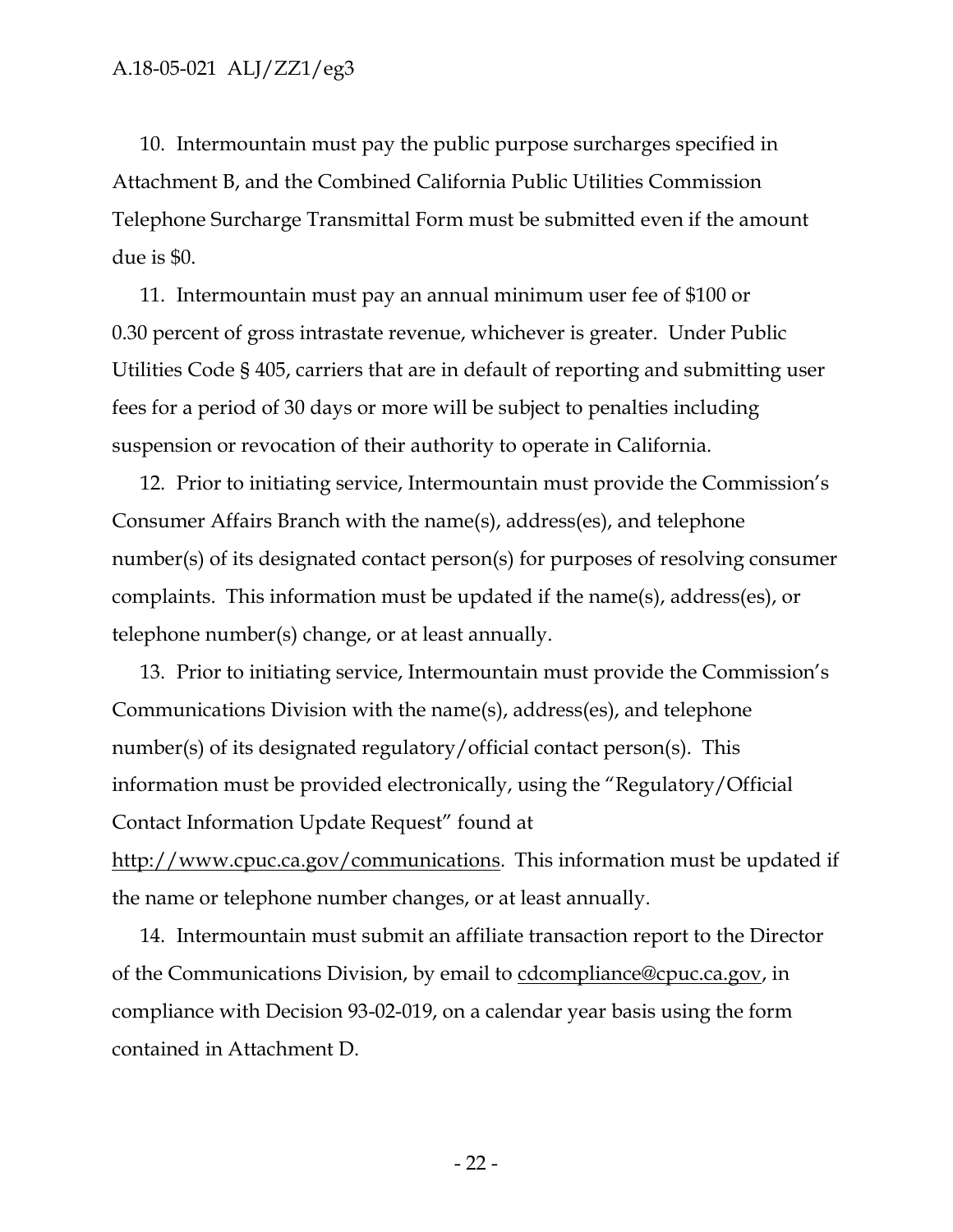15. Intermountain must submit an annual report to the Director of the Communications Division, by email to [cdcompliance@cpuc.ca.gov,](mailto:cdcompliance@cpuc.ca.gov) in compliance with General Order 104-A, on a calendar-year basis with the information contained in Attachment C to this decision.

16. Intermountain must submit an application for expanded authority to operate without NDIEC status prior to any full facilities-based construction.

17. The staff of the Commission's Energy Division is authorized to review, process, and act upon Intermountain's requests for a determination that its full facilities-based construction activities are exempt from the requirements of the California Environmental Quality Act.

18. If Intermountain wishes to engage in full facilities-based construction activities and believes that these activities are exempt from California Environmental Quality Act, Intermountain shall first apply to the Commission's Energy Division staff for a determination of exemption from California Environmental Quality Act by providing the Commission's Energy Division (Energy Division) with:

a. A detailed description of the proposed project, including:

- i. Customer(s) to be served;
- ii. The precise location of the proposed construction project; and
- iii. Regional and local site maps.
- b. A description of the environmental setting, including at a minimum:
	- i. Cultural, historical, and paleontological resources;
	- ii. Biological resources; and
	- iii. Current land use and zoning.
- c. A construction workplan, including: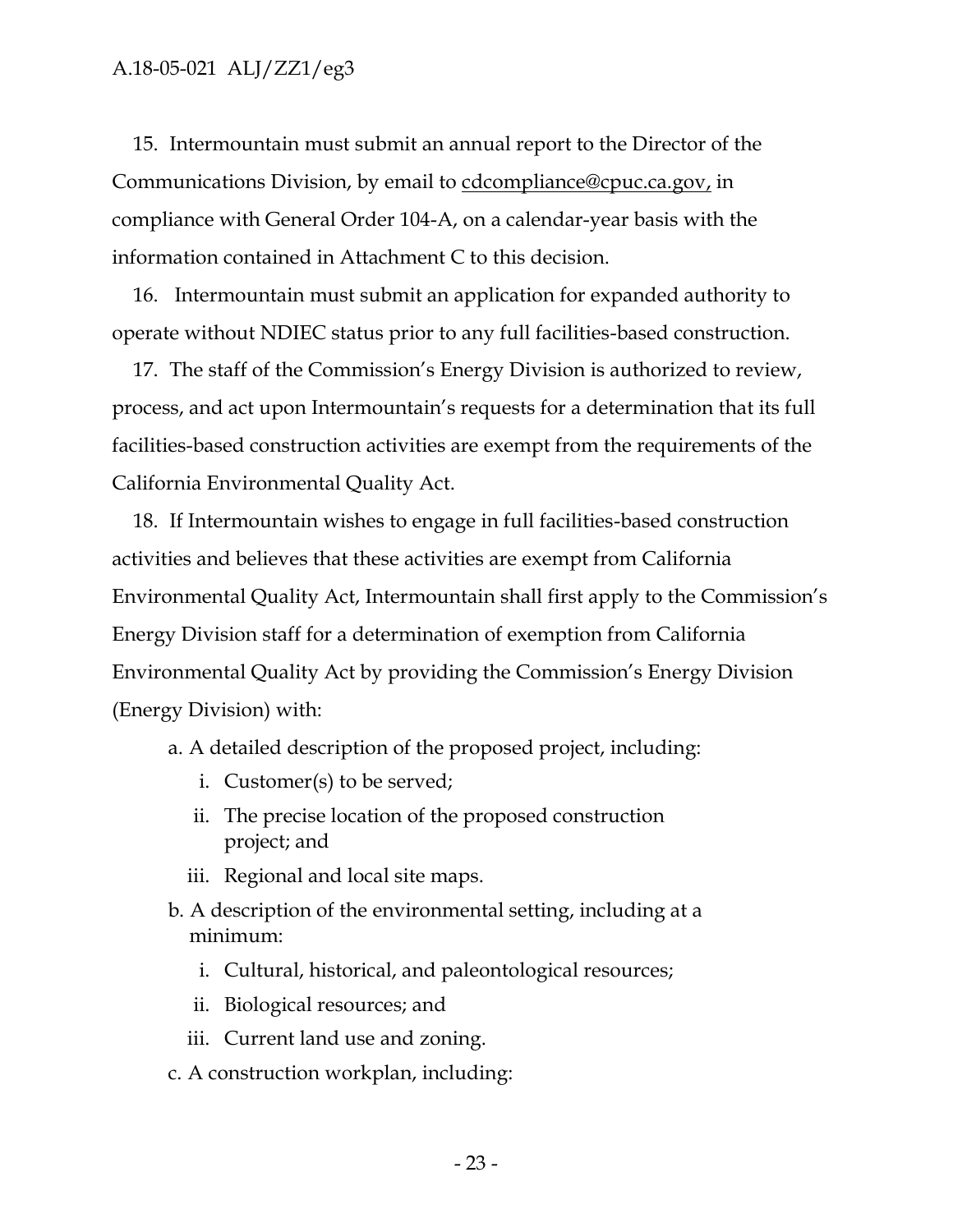- i. Commission Preconstruction Survey Checklist-Archaeological Resources;
- ii. Commission Preconstruction Survey Checklist-Biological Resources;
- iii. A detailed schedule of construction activities, including site restoration activities;
- iv. A description of construction/installation techniques;
- v. A list of other agencies contacted with respect to siting, land use planning, and environmental resource issues, including contact information; and
- vi. A list of permits required for the proposed project.
- d. A statement of the California Environmental Quality Act exemption(s) claimed to apply to the proposed project; and
- e. Documentation supporting the finding of exemption from California Environmental Quality Act.
- f. The Energy Division will then review the submittal and notify Intermountain of either its approval or its denial of Intermountain's claim for exemption from California Environmental Quality Act review within 21 days from the time that Intermountain's submittal is complete.

19. If the Energy Division approves Intermountain's claimed California Environmental Quality Act exemption(s), the staff shall prepare a Notice to Proceed and file a Notice of Exemption with the State Clearinghouse, Office of Planning and Research. If the Energy Division disapproves Intermountain's claimed California Environmental Quality Act exemptions, the staff shall issue to Intermountain a letter which states the specific reasons that the claimed California Environmental Quality Act exemptions do not apply to the proposed project.

20. If the Energy Division disapproves Intermountain's claimed California Environmental Quality Act exemption(s), Intermountain shall either re-design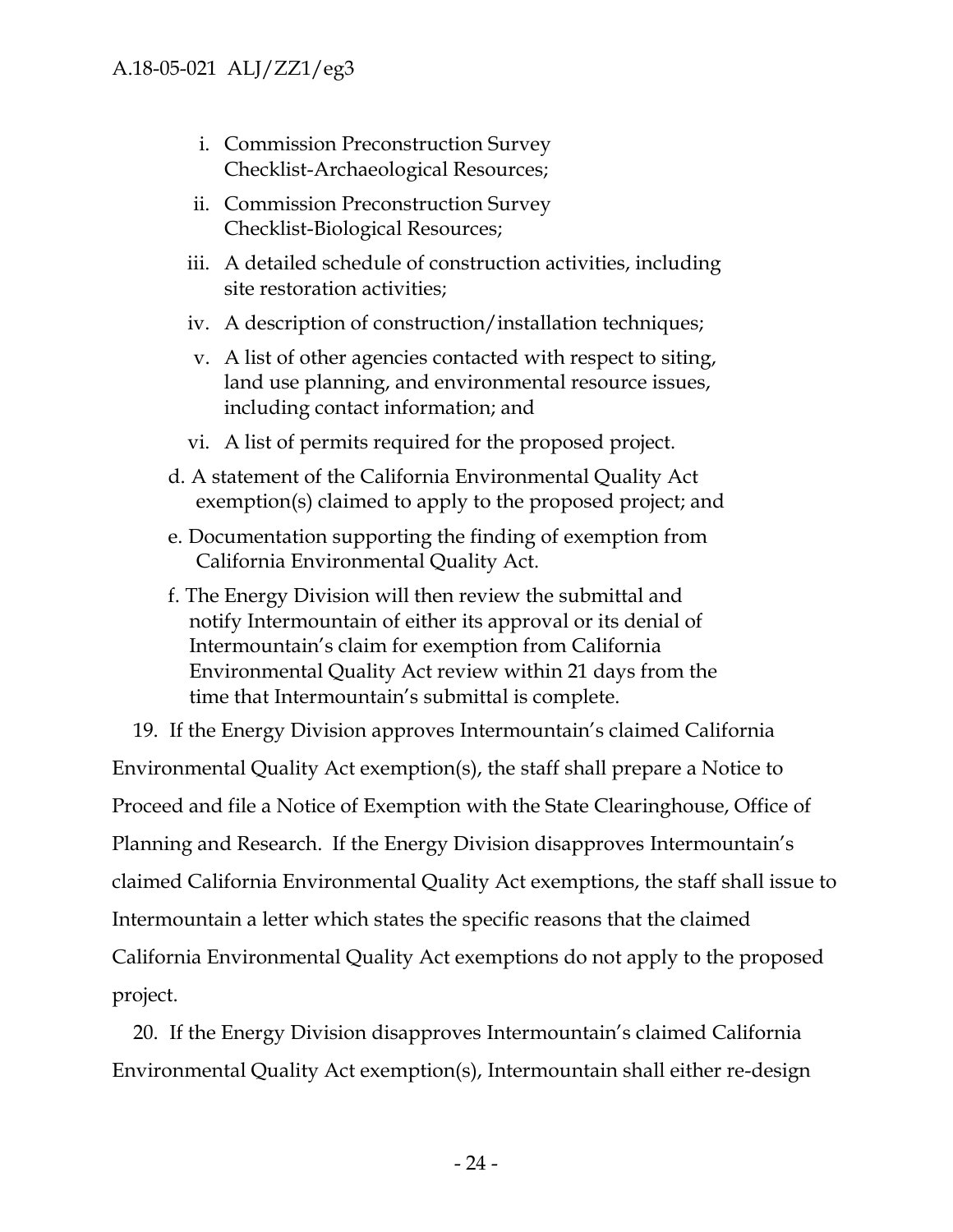the specific project and facilities and then reapply for a finding of exemption from California Environmental Quality Act, or file a formal application with the Commission seeking the requisite approval and full California Environmental Quality Act review, before commencing any full facilities-based construction activities.

21. Intermountain's motion to file under seal its Exhibit F is granted for a period of three years after the date of this decision. During this three year period, this information shall not be publicly disclosed except on further Commission order or Administrative Law Judge ruling. If Intermountain believes that it is necessary for this information to remain under seal for longer than three years, Intermountain may file a new motion showing good cause for extending this order by no later than 30 days before the expiration of this order.

22. Evidentiary hearing is not necessary.

23. Application 18-05-021 is closed.

This decision is effective today.

Dated February 21, 2019, at San Francisco, California.

MICHAEL PICKER President LIANE M. RANDOLPH MARTHA GUZMAN ACEVES CLIFFORD RECHTSCHAFFEN GENEVIEVE SHIROMA Commissioners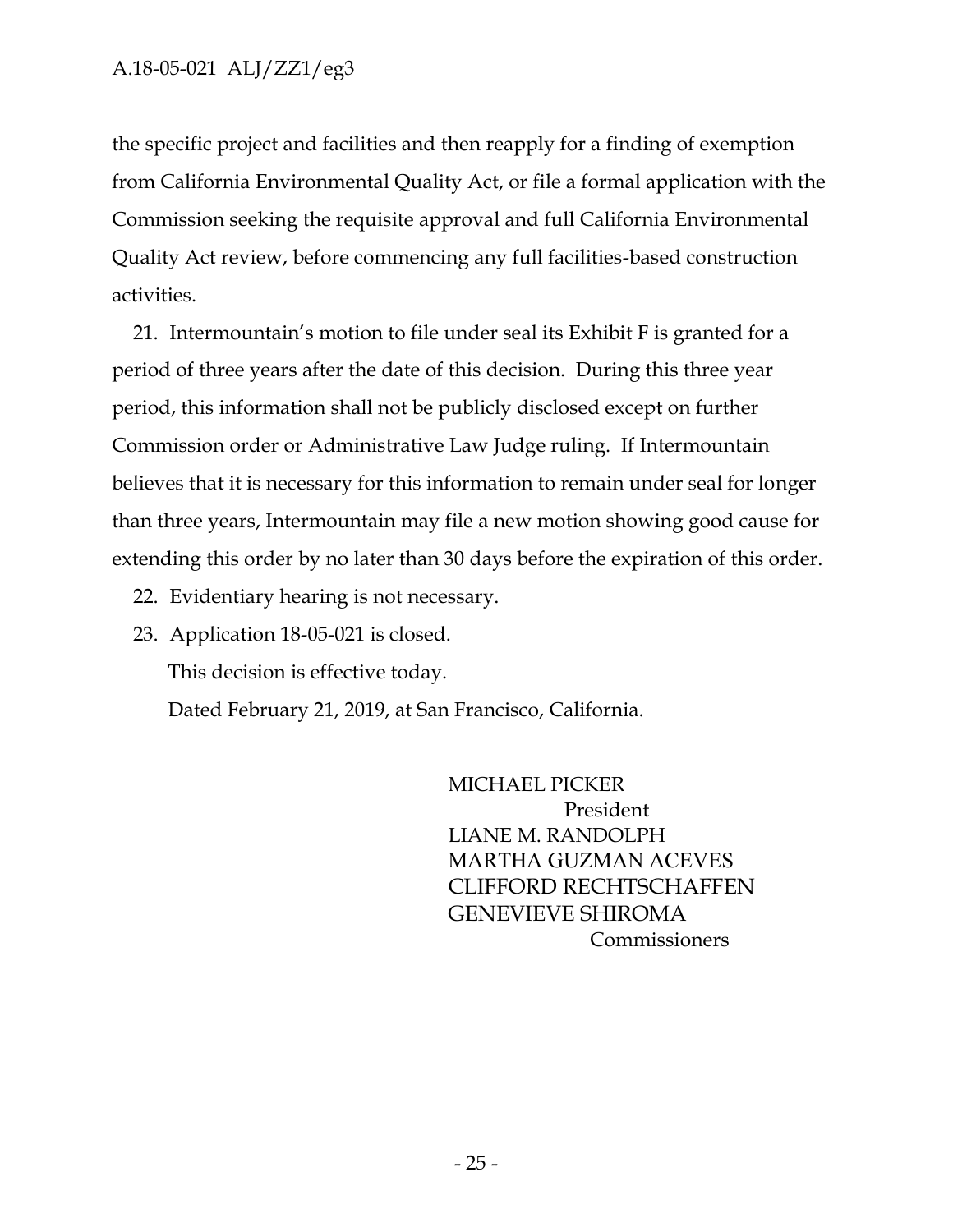# **ATTACHMENT A**

**This Attachment is Intentionally Left Blank**

**(END OF ATTACHMENT A)**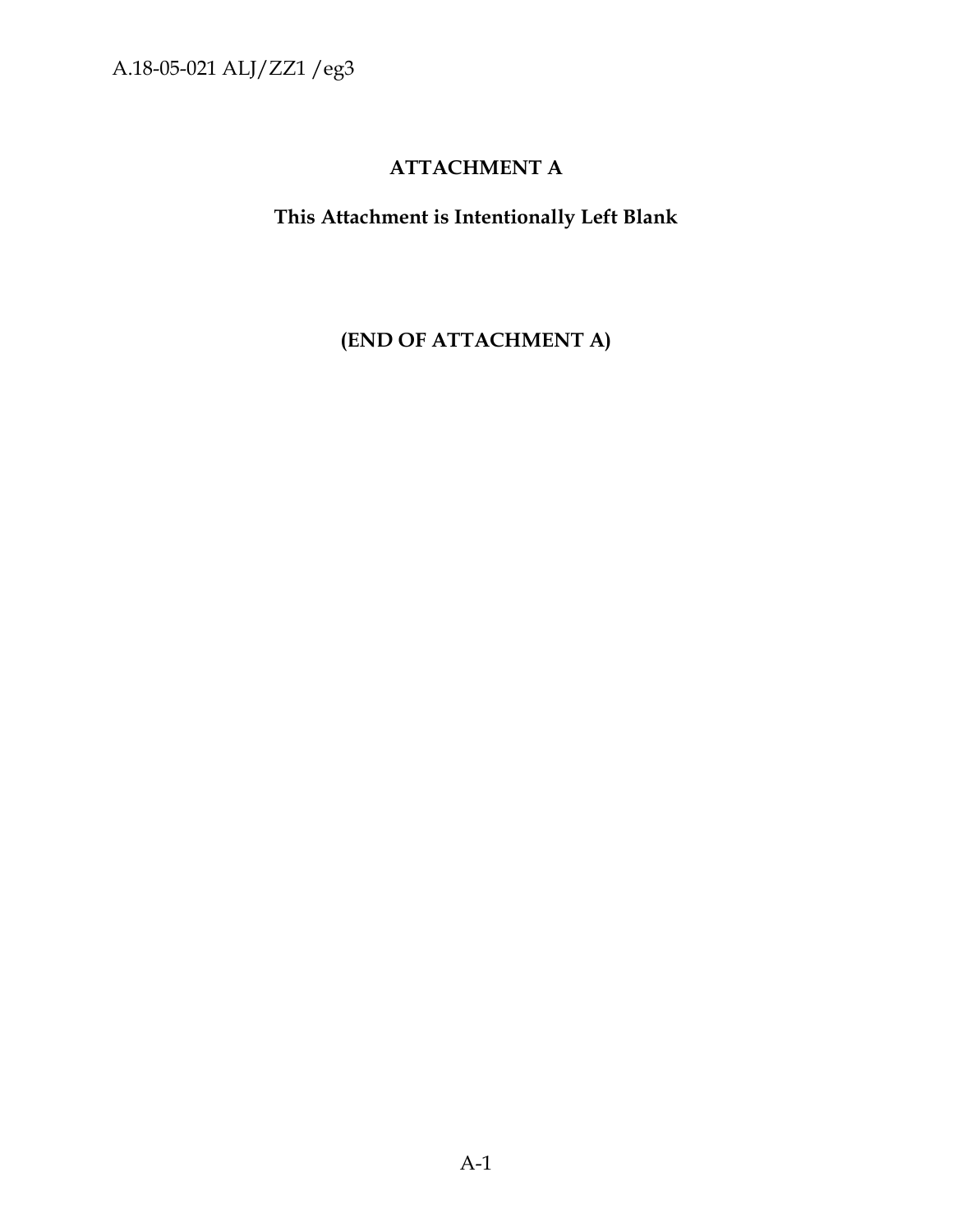# **ATTACHMENT B**

## **REQUIREMENTS APPLICABLE TO COMPETITIVE LOCAL EXCHANGE CARRIERS AND INTEREXCHANGE CARRIERS**

1. Applicant must file, in this docket with reference to this decision number,<sup>29</sup> a written acceptance of the certificate granted in this proceeding within 30 days of the effective date of this order.

2. The certificate granted and the authority to render service under the rates, charges, and rules authorized will expire if not exercised within 12 months of the date of this decision.

3. Applicant is subject to the following fees and surcharges that must be regularly remitted. Per the instructions in Exhibit E to Decision (D.) 00-10-028, the Combined California PUC Telephone Surcharge Transmittal Form must be submitted even if the amount due is \$0.

- a. The Universal Lifeline Telephone Service Trust Administrative Committee Fund (Pub. Util. Code § 879);
- b. The California Relay Service and Communications Devices Fund (Pub. Util. Code § 2881; D.98-12-073);

 $\overline{a}$ 29 Written acceptance filed in this docket does not reopen the proceeding.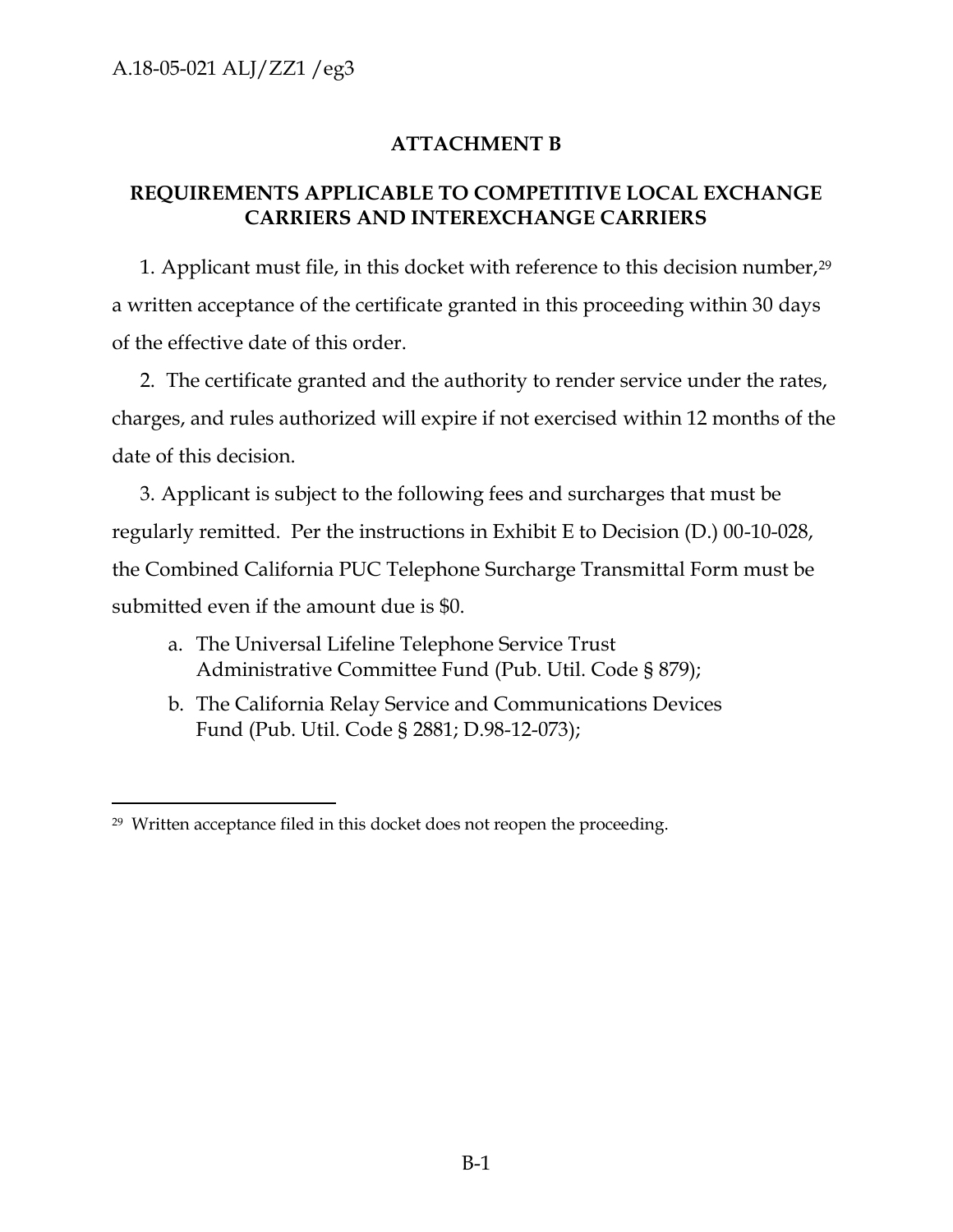- c. The California High Cost Fund-A (Pub. Util. Code § 739.3; D.96-10-066, at 3-4, App. B, Rule 1.C);
- d. The California High Cost Fund-B (D.96-10-066, at 191, App. B, Rule 6.F.; D.07-12-054);
- e. The California Advanced Services Fund (D.07-12-054);
- f. The California Teleconnect Fund (D.96-10-066, at 88, App. B, Rule 8.G).
- g. The User Fee provided in Pub. Util. Code §§ 431-435. The minimum annual User Fee is \$100, as set forth in D.13-05- 035.

Note: These fees change periodically. In compliance with Resolution T-16901, December 2, 2004, Applicant must check the joint tariff for surcharges and fees filed by Pacific Bell Telephone Company (dba AT&T California) and apply the current surcharge and fee amounts in that joint tariff on end-user bills until further revised. Current and historical surcharge rates can be found at [http://www.cpuc.ca.gov/General.aspx?id=1124.](http://www.cpuc.ca.gov/General.aspx?id=1124)

- i. Carriers must report and remit CPUC telephone program surcharges online using the CPUC Telecommunications and User Fees Filing System (TUFFS). Information and instructions for online reporting and payment of surcharges are available at [http://www.cpuc.ca.gov/General.aspx?id=1010.](http://www.cpuc.ca.gov/General.aspx?id=1010) To request a user ID and password for TUFFS online filing and for questions, please e-mail [Telco\\_surcharges@cpuc.ca.gov.](mailto:Telco_surcharges@cpuc.ca.gov)
- ii. Carriers must submit and pay the PUC User Fee (see Item 3.g above) upon receiving the User Fee statement sent by the Commission Instructions for reporting and filing are available at [http://www.cpuc.ca.gov/General.aspx?id=1009.](http://www.cpuc.ca.gov/General.aspx?id=1009) Please call (415) 703-2470 for questions regarding User Fee reporting and payment.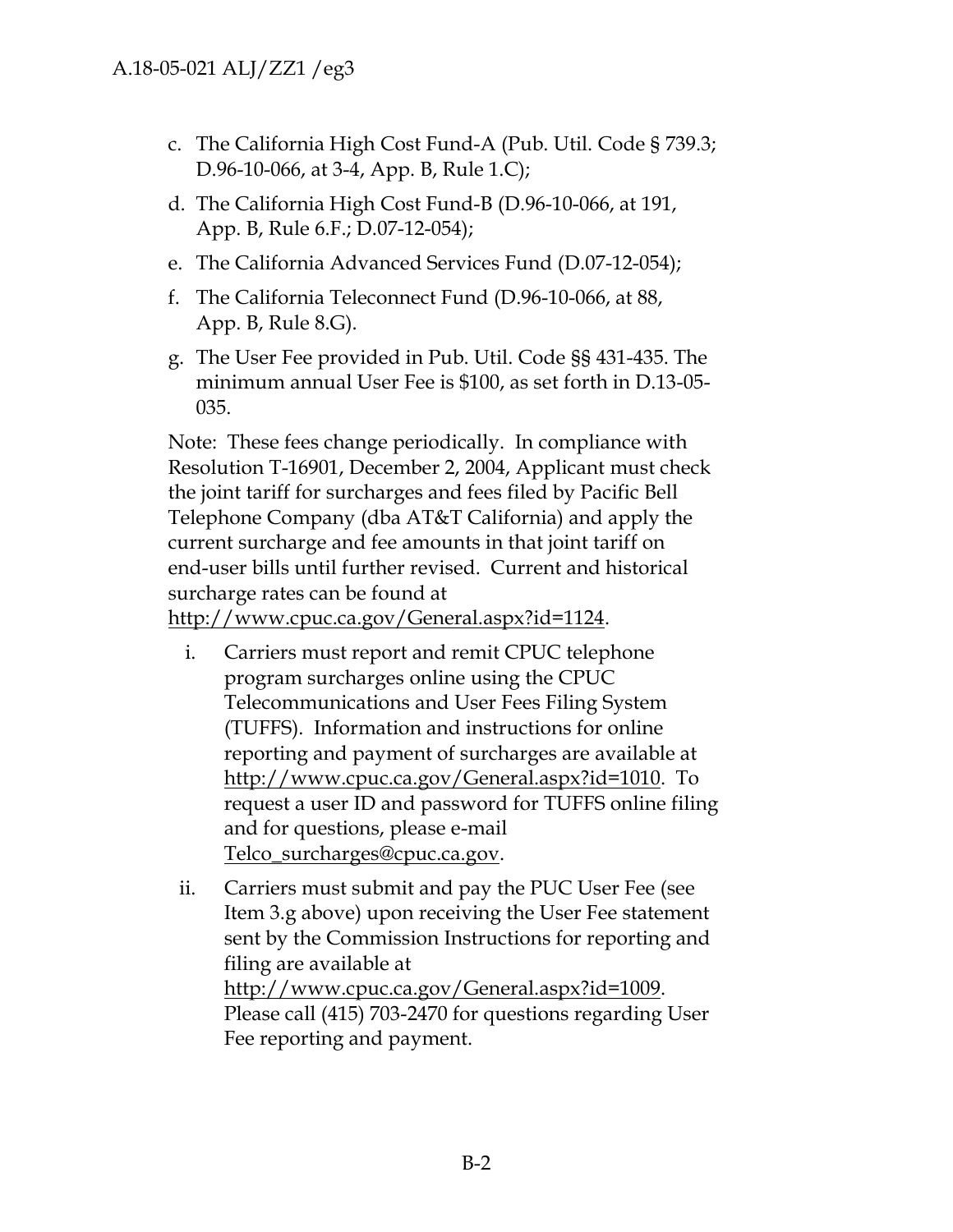4. If Applicant is a competitive local exchange carrier (CLEC), the effectiveness of its future tariffs is subject to the requirements of General Order 96-B and the Telecommunications Industry Rules (D.07-09-019).

5. If Applicant is a non-dominant interexchange carrier (NDIEC), the effectiveness of its future NDIEC tariffs is subject to the requirement of General Order 96-B and the Telecommunications Industry Rules (D.07-09-019).

6. Tariff filings must reflect all fees and surcharges to which Applicant is subject, as reflected in Item 3 above.

7. Applicant must obtain a performance bond of at least \$25,000 in accordance with Decision 13-05-035. The performance bond must be a continuous bond (i.e., there is no termination date on the bond) issued by a corporate surety company authorized to transact surety business in California, and the Commission must be listed as the obligee on the bond. Within five days of acceptance of its certificate of public convenience and necessity authority, Applicant must submit a Tier-1 advice letter to the Communications Division, containing a copy of the license holder's executed bond, and submit a Tier-1 advice letter annually, but not later than March 31, with a copy of the executed bond.

8. Applicant must not allow its performance bond to lapse during any period of its operation. Pursuant to Decision 13-05-035, the Commission may revoke a certificate of public convenience and necessity if a carrier is more than 120 days late in providing the Communications Division a copy of its executed performance bond and the carrier has not been granted an extension of time by the Communications Division.

9. Applicants providing local exchange service must submit a service area map as part of their initial tariff to the Communications Division.

B-3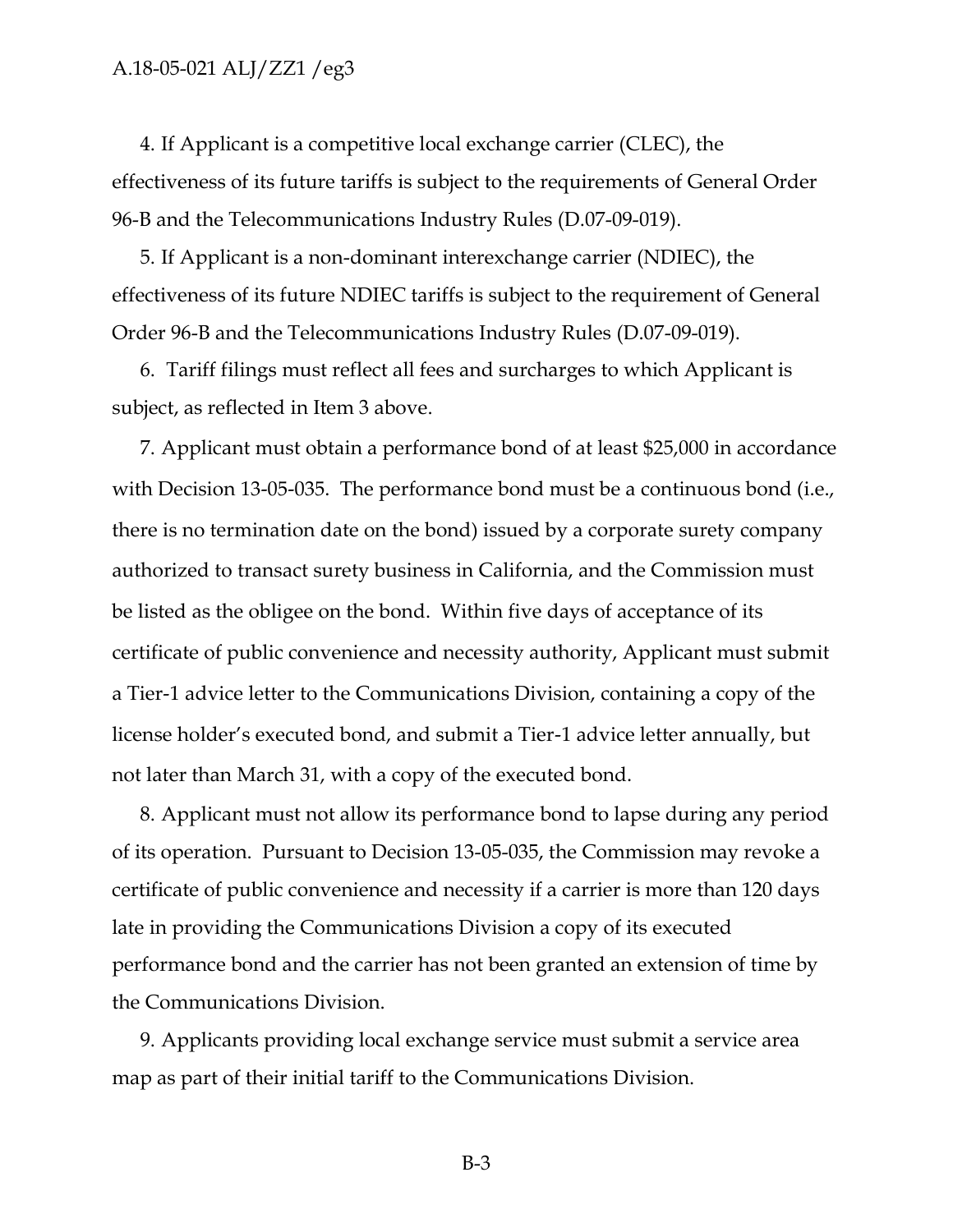10. Prior to initiating service, Applicant must provide the Commission's Consumer Affairs Branch with the name(s), address(es), and telephone number(s) of its designated contact person(s) for purposes of resolving consumer complaints. This information must be updated if the name(s), address(es), and telephone number(s) change, or at least annually.

11. In addition, Applicant must provide the Commission's Communications Division with the name(s), address(es), and telephone number(s) of its designated regulatory/official contact persons(s). This information must be provided electronically, using the "Regulatory/Official Contact Information Update Request" found at [http://www.cpuc.ca.gov/communications.](http://www.cpuc.ca.gov/communications) This information must be updated if the name(s), address(es), and telephone number(s) change, or at least annually.

12.Applicant must notify the Director of the Communications Division, in writing submitted by email to [cdcompliance@cpuc.ca.gov,](mailto:cdcompliance@cpuc.ca.gov) no later than five days after service first begins, of the date that local exchange service is first rendered to the public.

13.Applicant must keep its books and records in accordance with the Generally Accepted Accounting Principles.

14.In the event Applicant's books and records are required for inspection by the Commission or its staff, it must either produce such records at the Commission's offices or reimburse the Commission for the reasonable costs incurred in having Commission staff travel to its office.

15.Applicant must submit an annual report to the Director of the Communications Division at [cdcompliance@cpuc.ca.gov,](mailto:cdcompliance@cpuc.ca.gov) in compliance with General Order 104-A, on a calendar-year basis with the information contained in Attachment C to this decision.

B-4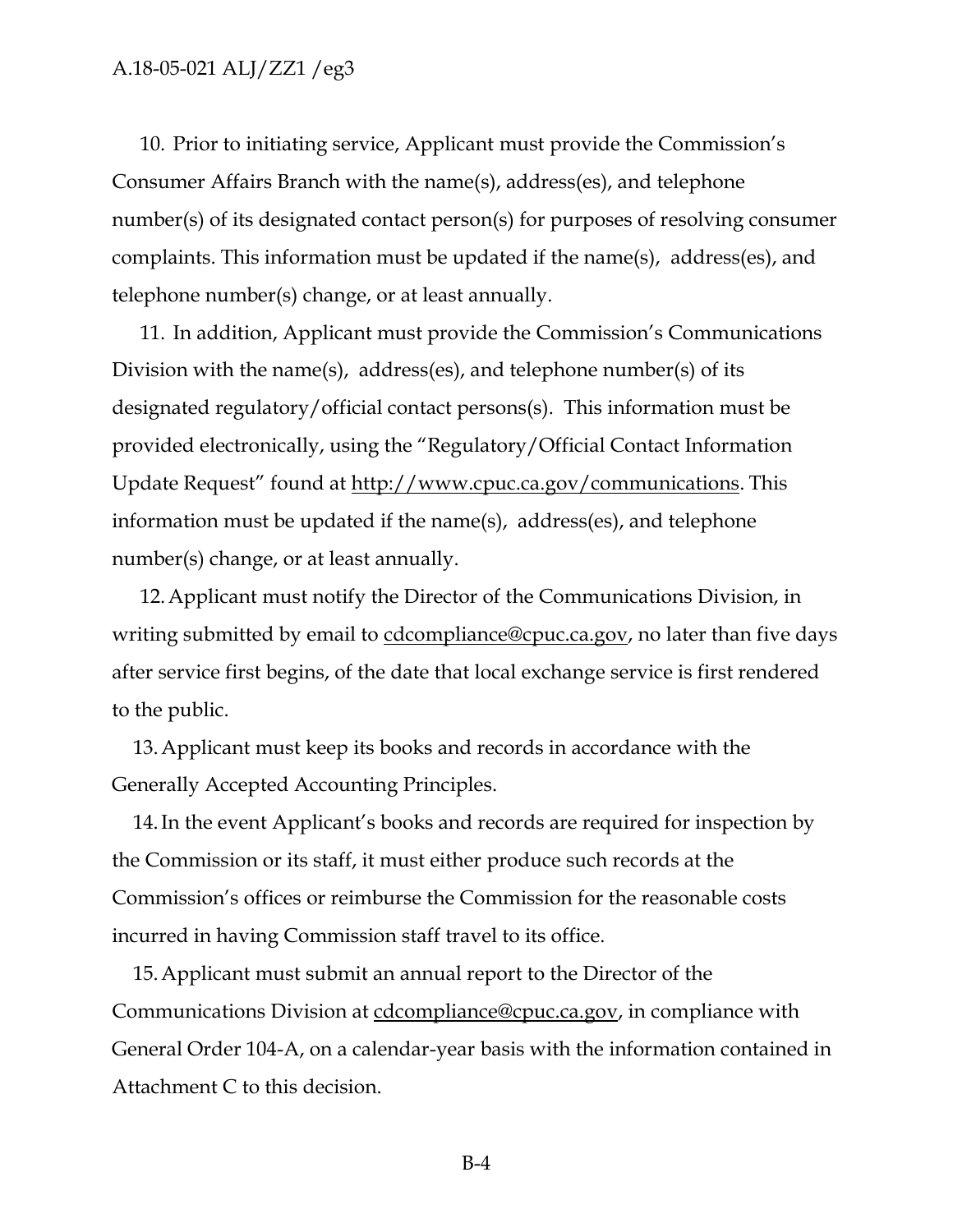16.Applicant must submit an affiliate transaction report to the Director of the Communications Division at [cdcompliance@cpuc.ca.gov,](mailto:cdcompliance@cpuc.ca.gov) in compliance with D.93-02-019, on a calendar-year basis using the form contained in Attachment D.

17.Applicant must ensure that its employees comply with the provisions of Pub. Util. Code § 2889.5 regarding solicitation of customers.

18.Within 60 days of the effective date of this order, Applicant must comply with Pub. Util. Code § 708, Employee Identification Cards, and notify the Director of the Communications Division of its compliance in writing, by email to [cdcompliance@cpuc.ca.gov.](mailto:cdcompliance@cpuc.ca.gov)

19.If Applicant is 90 days or more late in submitting an annual report, or in remitting the surcharges and fee listed in #3 above, and has not received written permission from the Communications Division to file or remit late, the Communications Division must prepare for Commission consideration a resolution that revokes Applicant's CPCN.

20.Applicant is exempt from Rule 3.1(b) of the Commission's Rules of Practice and Procedure.

21.Applicant is exempt from Pub. Util. Code §§ 816 – 830.

22.If Applicant decides to discontinue service or file for bankruptcy, it must immediately notify the Communications Division's Bankruptcy Coordinator.

23.Applicant must send a copy of this decision to concerned local permitting agencies no later than 30 days from the date of this order.

#### **(END OF ATTACHMENT B)**

B-5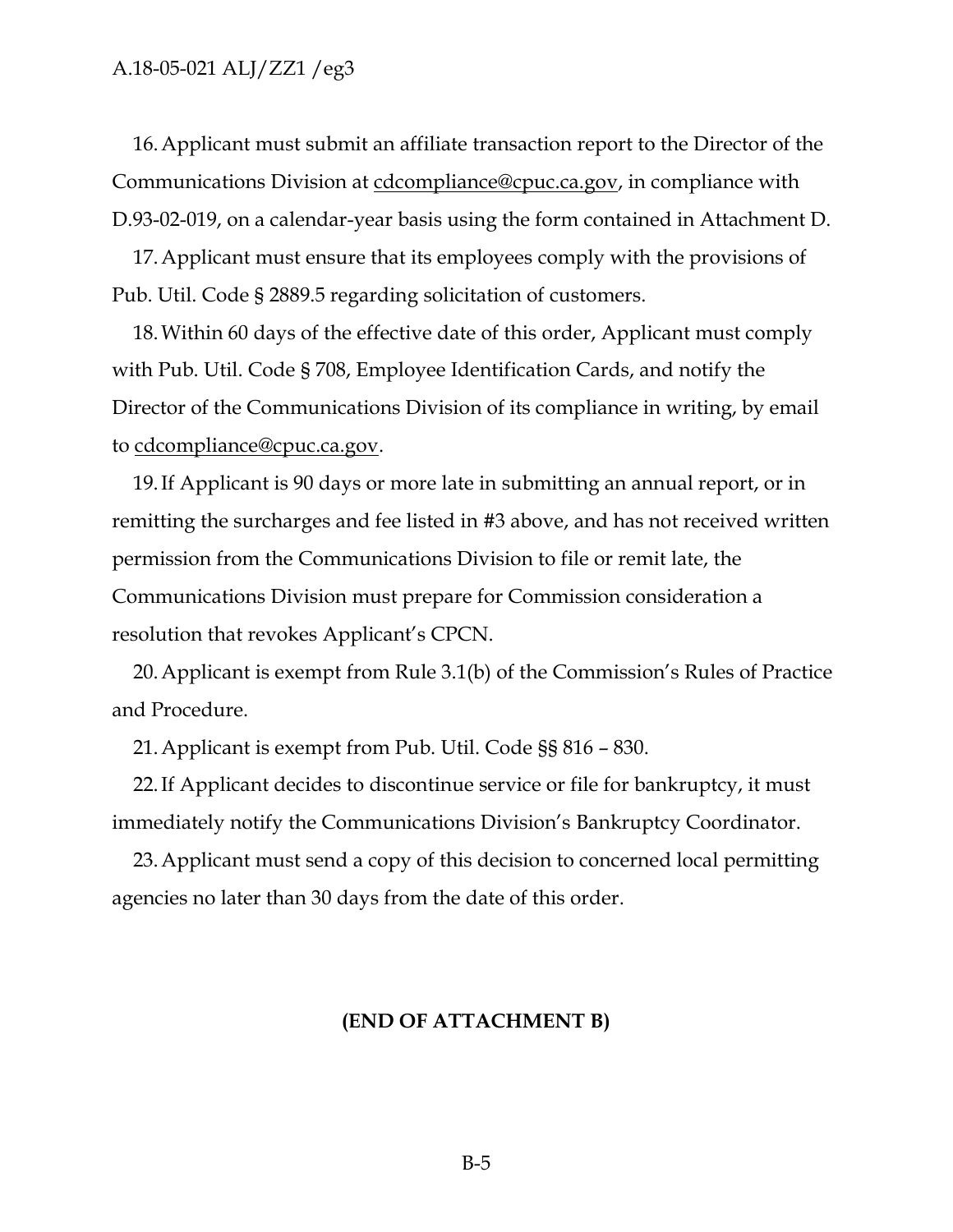# **ATTACHMENT C**

# **ANNUAL REPORT**

An original and a machine readable, copy using Microsoft Word or compatible format must be submitted to the California Public Utilities Commission, State Office Building, 505 Van Ness Avenue, Room 3107, San Francisco, CA 94102-3298, no later than March 31st of the year following the calendar year for which the annual report is submitted.

Failure to submit this information on time may result in a penalty as provided for in Pub. Util. Code §§ 2107 and 2108.

Required information:

- 1. Exact legal name and U # of the reporting utility.
- 2. Address.
- 3. Name, title, address, and telephone number of the person to be contacted concerning the reported information.
- 4. Name and title of the officer having custody of the general books of account and the address of the office where such books are kept.
- 5. Type of organization (e.g., corporation, partnership, sole proprietorship, etc.).

If incorporated, specify:

- a. Date of filing articles of incorporation with the Secretary of State.
- b. State in which incorporated.
- 6. Number and date of the Commission decision granting the Certificate of Public Convenience and Necessity.
- 7. Date operations were begun.
- 8. Description of other business activities in which the utility is engaged.
- 9. List of all affiliated companies and their relationship to the utility. State if affiliate is a:
	- a. Regulated public utility.
	- b. Publicly held corporation.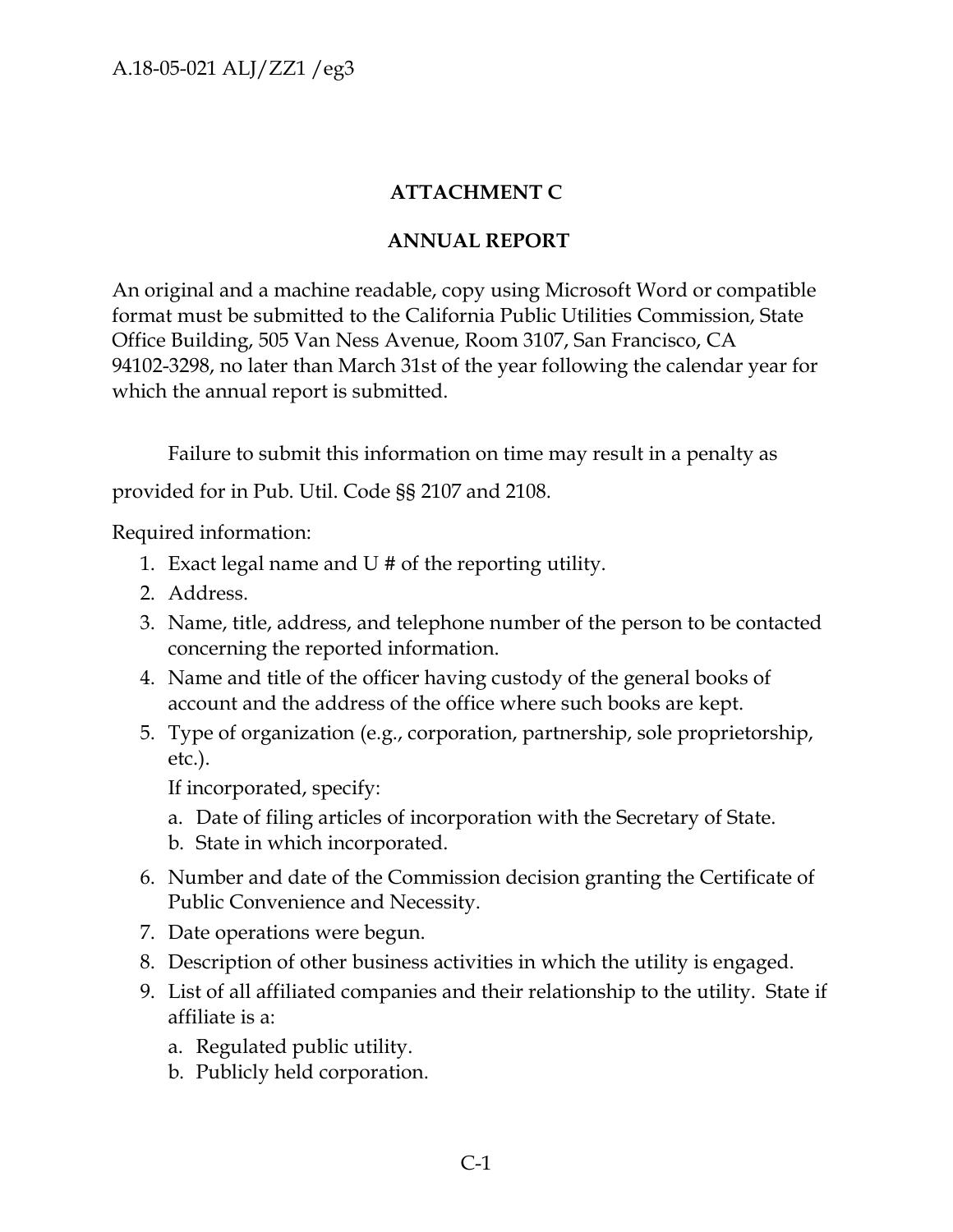- 10. Balance sheet as of December 31st of the year for which information is submitted.
- 11. Income statement for California operations for the calendar year for which information is submitted.
- 12. Cash Flow statement as of December 31st of the calendar year for which information is submitted, for California operations only.

For answers to any questions concerning this report, call (415) 703-2883.

# **(END OF ATTACHMENT C)**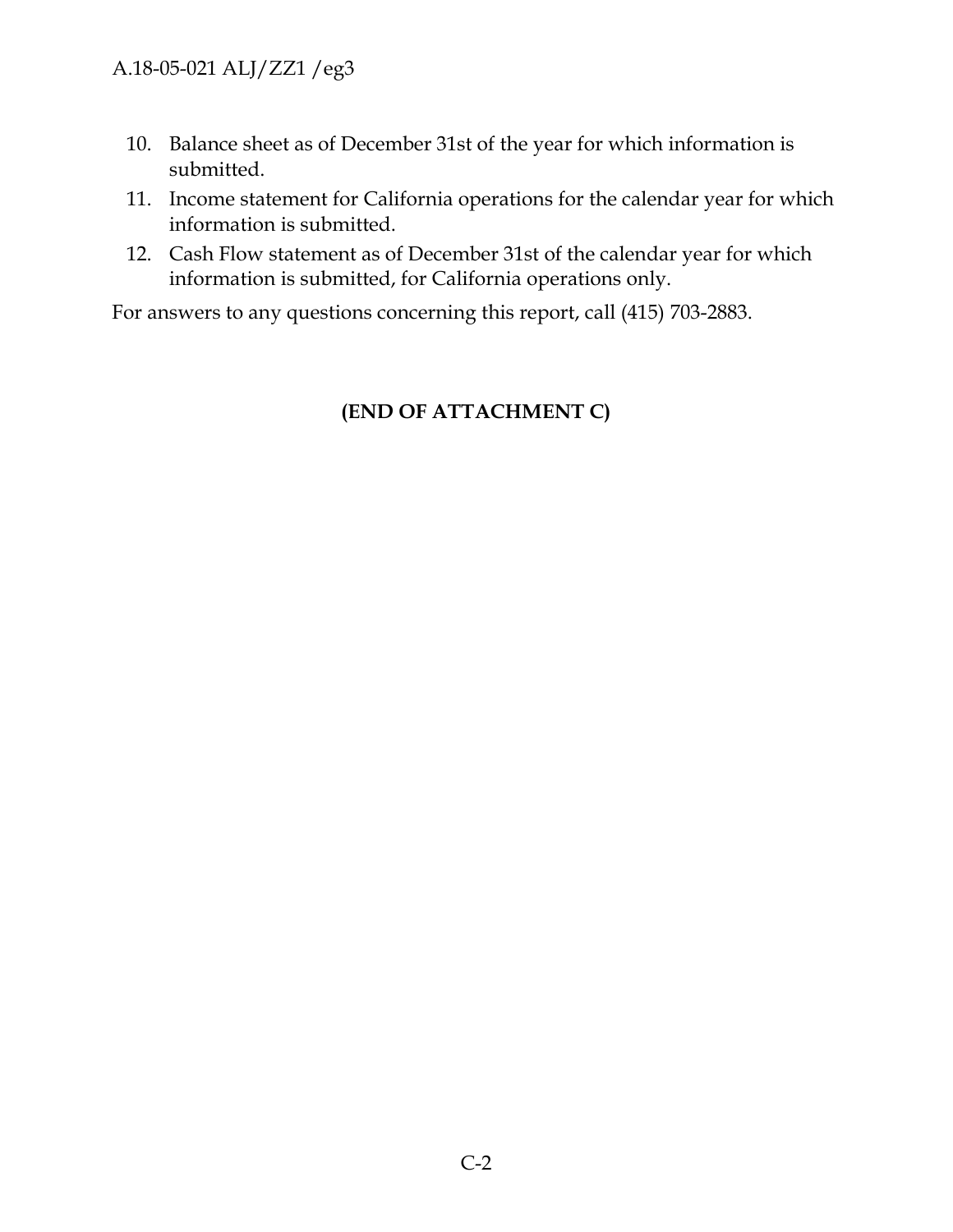# **ATTACHMENT D**

## **CALENDAR YEAR AFFILIATE TRANSACTION REPORT**

**An original and a machine readable, copy using Microsoft Word and Excel, or compatible format must be submitted to the California Public Utilities Commission, State Office Building, 505 Van Ness Avenue, Room 3107, San Francisco, CA 94102-3298, no later than May 1st of the year following the calendar year for which the annual report is submitted.**

1. Each utility must list and provide the following information for each affiliated entity and regulated subsidiary that the utility had during the period covered by the Annual Affiliate Transaction Report.

- Form of organization (e.g., corporation, partnership, joint venture, strategic alliance, etc.);
- Brief description of business activities engaged in;
- Relationship to the utility (e.g., controlling corporation, subsidiary, regulated subsidiary, affiliate);
- Ownership of the utility (including type and percent ownership)
- Voting rights held by the utility and percent; and
- Corporate officers.

2. The utility must prepare and submit a corporate organization chart showing any and all corporate relationships between the utility and its affiliated entities and regulated subsidiaries in #1 above. The chart must have the controlling corporation (if any) at the top of the chart, the utility and any subsidiaries and/or affiliates of the controlling corporation in the middle levels of the chart, and all secondary subsidiaries and affiliates (e.g., a subsidiary that in turn is owned by another subsidiary and/or affiliate) in the lower levels. Any regulated subsidiary must be clearly noted.